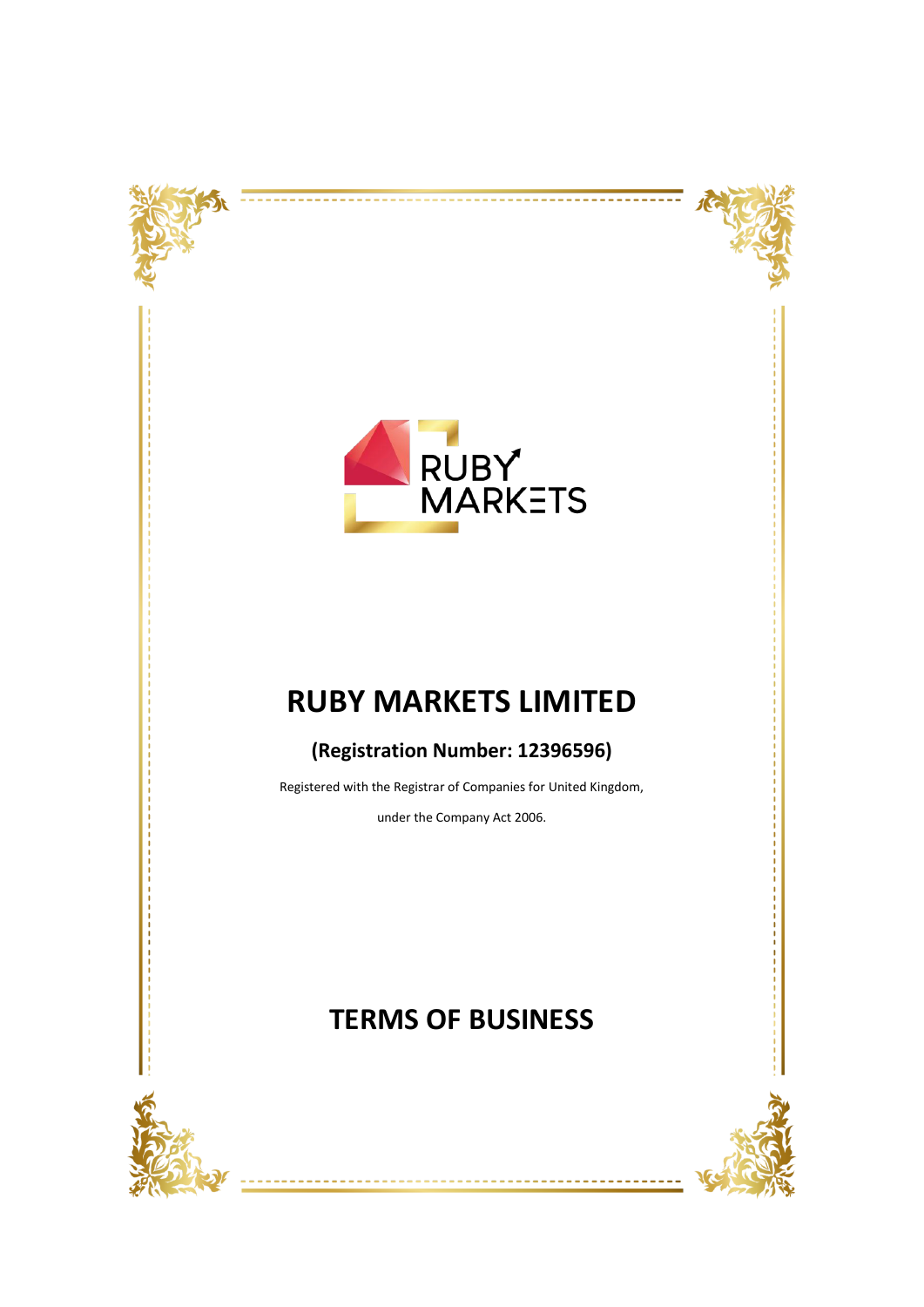

www.rubymarkets.io Kemp House, 152 - 160 City Road, London, EC1V 2NX Support@rubymarkets.io www.facebook.com/rubymarkets

# **Terms of Business**

# **1. Introduction**

RUBY MARKETS LIMITED, a company registered with the Registrar of Companies for United Kingdom, under the Company Act 2006, further referred to as "RUBY MARKETS LIMITED" "Company"). RUBY MARKETS LIMITED Terms of Business, Trading Policies and Procedures ("Terms") supplement constitute a part of your Customer Agreement. It is your responsibility as Customer to carefully read these Terms, and to inform Company of any questions or objections which you may have, before entering each and every trade order. In entering your trading orders with Company, you affirm and warrant your thorough understanding and acceptance of these Terms, as they are set forth here and as may be amended from time to time by Company.

These Terms govern basic aspects of interaction between the Company and Customer with respect to opening and closing Customer positions, as well as of placement, cancellation and modification of Customer orders executed by means of RUBY MARKETS LIMITED MetaTrader 4 online trading platform (MT4) in the context of providing Customer with online dealing services by Company.

These Terms should be treated as a handbook describing general concepts of conducting transactions via MT4 and dialogues between Customer and Company's employees responsible for handling Customer trades ("Liquidity provider.")

These Terms may not describe or reflect any up-to-date modifications of MT4. Customer accepts these terms without warranties, express or implied, including but not limited to the implied warranties of completeness, timeliness or freedom from errors. Definition of terms is set form in Section 15.

# **1.1 Overview**

The following is a brief overview of key points explored further in these Terms. Please ensure you review this entire document prior to opening a LIVE account.

To open a LIVE customer trading account, it is required to:

Navigate to the "Open Live Account" section of the Company's website, complete online application, and include all KYC documentation (i.e. Identification & Proof of Residence.) Upon completion of the application, Customer will then receive an "Account Pending" email. The Customer's account will then be approved, declined, or a request for more information will be sent. If approved, Customer will receive an email including instructions on account funding options. The Company makes best effort but makes no guarantees that accounts will be approved within 24 business hours provided that all proper KYC documentation is remitted at time or registration.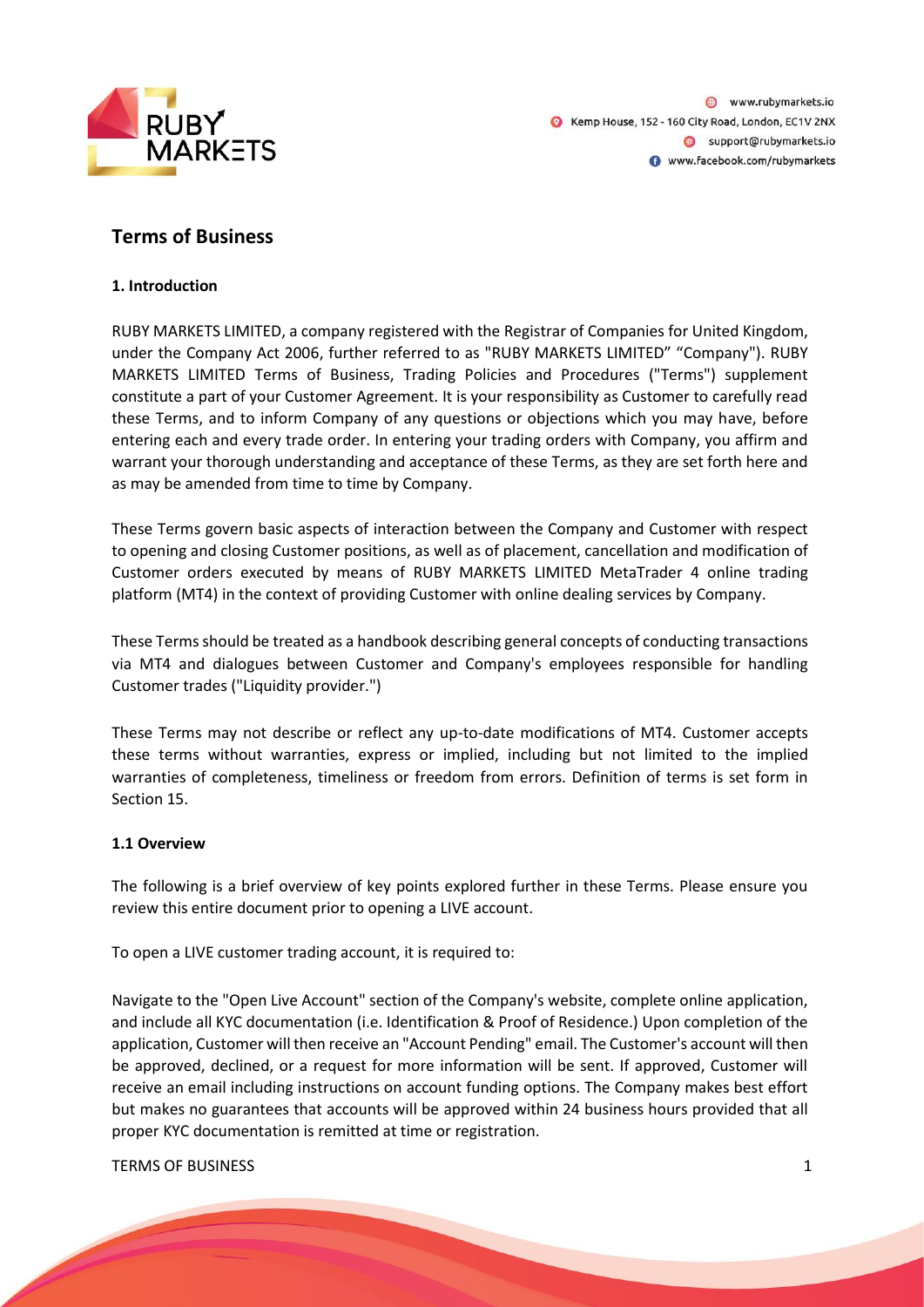

To fund, the Customer will be required to deposit a minimum of USD 100 (or an equivalent of this sum in an alternate currency in which the Company accepts) to the Company's account via various funding options found in the Customers Member's Area. The minimum to open an Account is USD 100 (or equivalent.) The Company reserves the right to change or modify the minimum deposit needed without prior notification to the Customer. Upon receipt of funds, Customer will be sent confirmation along with live platform credentials.

# **1.2 Currency Pairs**

A list of available currency pairs, CFD's available for trading can be found on the Company's MT4 trading platform. The Company reserves a right to add/remove currency pairs, CFD's, and to its trading environment without prior notification on the Company's official website and/or on the MT4 trading platform.

# **1.3 CFD's**

A list of available CFD's can be found on the Company's MT4 trading platform. The Company reserves the right to add/remove CFD's to its trading environment without prior notification on the Company's official website and/or the MT4 trading platform.

# **1.4 Base Units (Contract Sizes)**

The minimum lot size for an account is 1,000 base units. On the MT4 trading platform, 0.01 is equivalent to 1,000 base units, 0.1 is equivalent to 10,000 base units, and 1.0 is equivalent to 100,000 base units. The standard contract size for gold is 100 oz, and silver is 5000 oz. The minimum contract size for gold is 1 oz, and silver is 50 oz.

The minimum contract size for all CFD trading is 0.01 (1,000 base units.) We STRONGLY encourage the Customer to familiarize his or herself with the contract sizes and other trading related activities via a demo account, which is available to all Customers.

All currency pairs require USD100,000 of capital to control 1.0 lot, USD10,000 of capital to control 0.1 lot, and USD1,000 to control 0.01 lot. Capital requirements for CFD's can be found on company's website. Please note that **RUBY MARKETS LIMITED** reserves the right to change these required amounts without prior notification to the Customer.

# **1.5 Leverage Ranges**

A range of leverages is available for trading from 1:1 to 100:1. By default the account leverage is set to 100:1, which can later be changed. The Customer has a right to perform margin-trading orders, and set the leverage by himself or herself, depending on the customer deposit, lot size, and order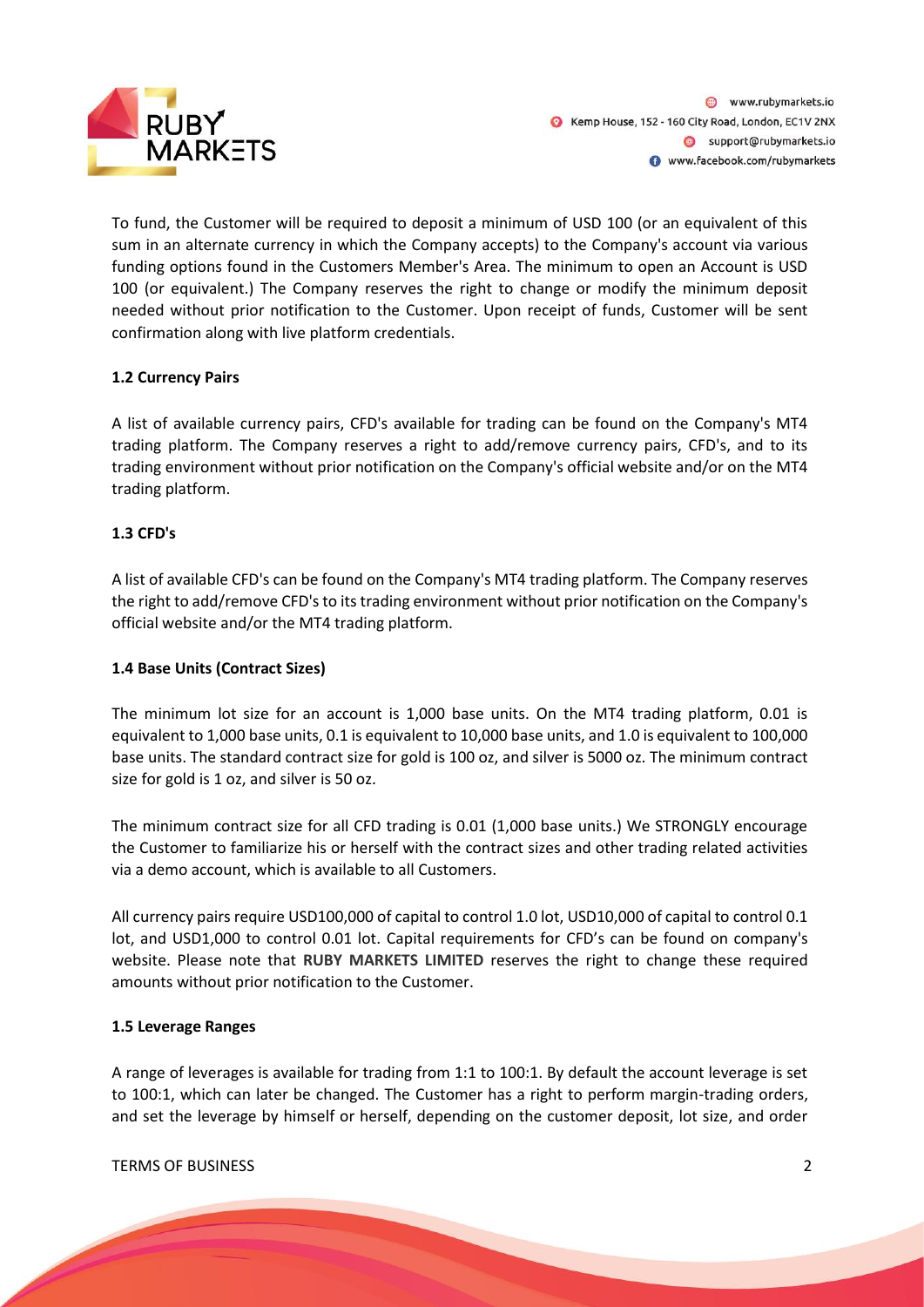

volume. The Customer has a right to request a change in leverage in accordance with Company's policies (all orders must be closed prior to leverage change). The Company reserves the right to grant or deny any requested changes from the Customer.

Maximum leverage for an account is 100:1. All the necessary currency trading-related information regarding spreads, swaps, margin requirements, etc. is located at the Company's official website and/or on the MT4 trading platform. All the necessary CFD trading-related information regarding spreads, swaps, trade sessions, margin requirements, etc. is located at the Company's official website and/or MT4 trading platform.

Please note that CFD's are not impacted by change of leverage, as they are all set to one standard margin requirement. Please view our website for further information on this.

# **Please see section 12 for Margin Levels**

#### **1.6 Margin Calls & Margin Requirements (including Weekend Open Positions)**

The Company has instituted a Margin Call Policy to protect Customers from losing more money than they have available in their accounts, and to protect the Company. Margin calls are executed when a Customer's account has less equity available than required to maintain his or her open positions. The Company's margin calls are activated in real-time on an automatic basis, and occur when a Customer's Equity (Liquidation Value) reaches a level that is equivalent to 50% of Used (Open) Margin. This 50% is known as the Maintenance Level. Via the Company's MT4 trading platform, positions are closed prior to the market having a chance to move further against the client's trades.

The Company may, at the discretion of its liquidity providers, close any or all open positions in a Customer's account in the event that a Customer's account falls below the minimum required equity. Generally, when there are 2 or more open positions the Company reserves a right to close the position(s) first with the highest floating loss on a highly volatile market when the Equity reaches 50% of Used or Open Margin. The largest positions are closed prior to the smaller positions; However, the Company may at its discretion first close only the positions that carry the most risk. Even though our MT4 trading platform keeps track of used and free margin, it's the Customer's responsibility to keep track of these account balances at all times.

In addition, two other safeguards are in place to protect both the Customer and the Company alike. The first of these safeguards are once the Equity reaches 100% of Used Margin, the Customer will only be able to enter orders to hedge his/her current position(s.)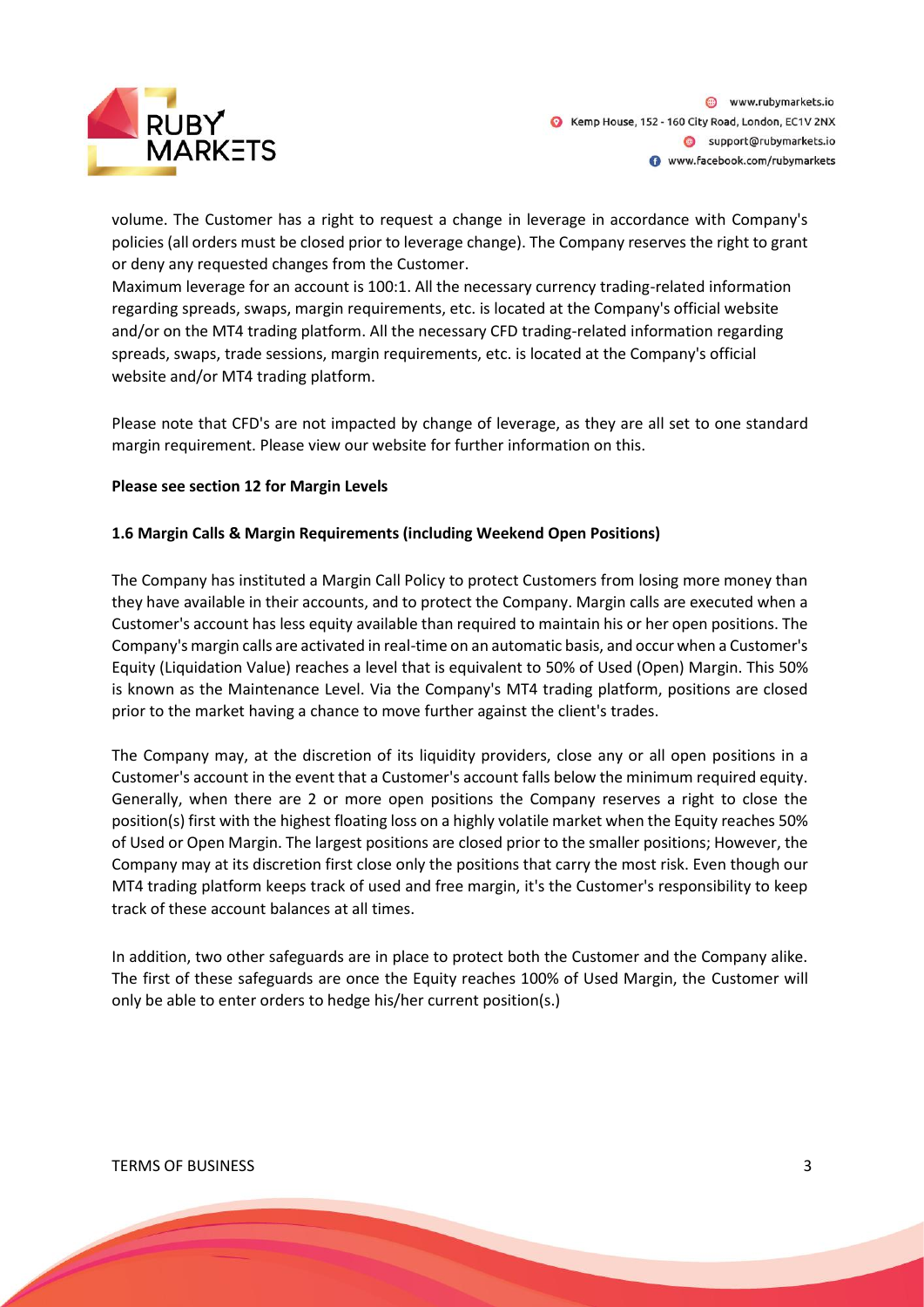

#### **Weekend Open Positions Margin Requirements**

The currency market is closed beginning Friday, 5:00 PM New York Time and reopens Sunday, 5:00 PM New York Time. CFD's may open and close at varying times, please refer to the Company's official website for more information on open and close time. There is a possibility that the price of certain currency pairs, metals or CFD's may fluctuate greatly from the time the market closes and when it opens. This time of zero liquidity presents a risk to both The Company & The Customer. As a result, The Company reserves the right but has no obligation to protect itself and the Customer in the following way:

Prior to the market closing on Friday, if it is evident that a 100 pip (or less) increase or decrease in price over the weekend on certain open positions will force the Customer's account into a negative equity; The Company reserves the right to hedge certain positions in Customer account. For example, if a Customer's account maintains an open position of one standard contract of EUR/USD whereas a pip equals USD10, and has USD400 in equity; a 41 pip move against the customer would result in the account being negative. In this situation, the Company would reserve the right to hedge the position in the Customer's account if the Customer decides to hold this position into the weekend.

#### **1.7 Types of Trading Methods Allowed**

Generally speaking, the Company allows all types of trading methods and styles. **The Company does reserve the right, however, to close, suspend or recoup any closed profit and loss from an account it deems is engaging in unethical or questionable trading styles including, but not limited to latency arbitrage, the act of "flooding" of our servers with an excessive amount of pending orders, trades with opening and closing time of lesser than 3 minutes, excessive logins, "picking" & "sniping" or the use of certain automated trading systems or Expert Advisors, without notice.** The Company will usually (but is not obligated to always) attempt to initially express its concern to Customer or associated parties via email or telephone in the form of a formal warning. If the Customer or associated party does not modify trading style within a reasonable amount of time following the warning, Company may be forced to liquidate all open positions, close account, and return all proceeds to Customer according to Company account closing procedures or any combination thereof. Please view section 1.11 for some important notes on types of trading and how they ultimately affect execution of trade.

In addition, if we reasonable believe that you (including any Authorised Representative) have (or attempted to) manipulated our Quotes, our execution process or our Electronic Trading Service, or "gamed" or attempted to "game" our Electronic Trading Service or attempted some form of market abuse or market misconduct, we may in our sole and absolute discretion without notice to you do any one or more of the following (to the extent permitted by law):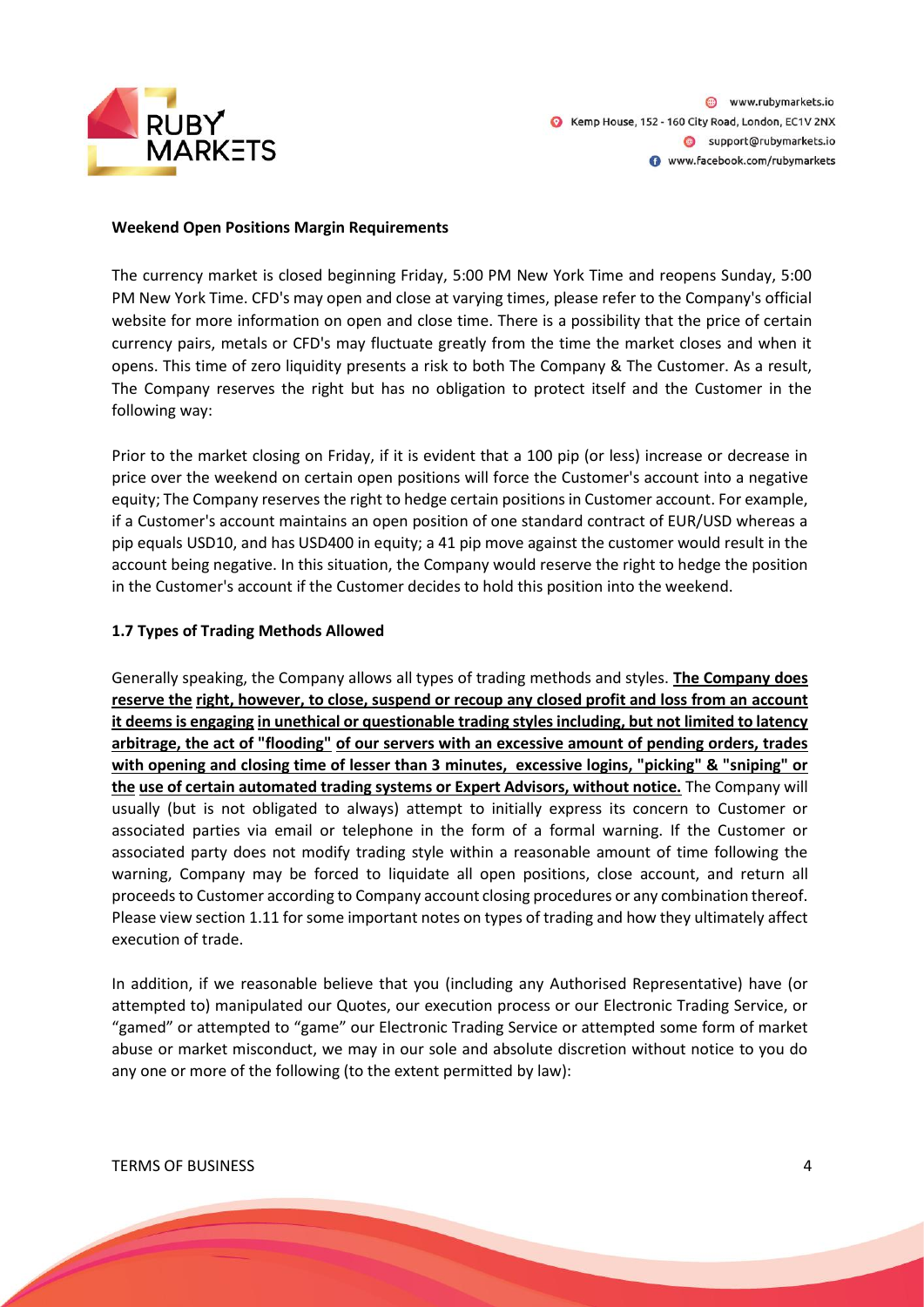

(a) enforce the Transaction(s) against you if it is a Transaction(s) which results in you owing money to us;

(b) treat all of your Transactions as void from their inception;

(c) withhold any funds from you which we suspect to have been derived from any such activities;

(d) Close Out your Account;

(e) adjust your Account;

(f) suspend your Account;

(g) terminate this Agreement; and

(h) take such other action as we consider appropriate.

(i) you will use the services offered by us pursuant to this Agreement in good faith and, to this end, you will not use any electronic device, software, algorithm, any betting strategy or any arbitrage practices (such as but not limited to latency abuse, price manipulation or time manipulation) that aims to manipulate or take unfair advantage of the way in which we construct, provide or convey our bid or offer prices. In addition, you agree that using any device, software, algorithm, strategy or practice in your dealings with us whereby you are not subject to any downside market risk will be evidence that you are taking unfair advantage of us;

(j) you will use the services offered by us pursuant to this Agreement in good faith and, to this end, you will not use any electronic device, software, algorithm, or any betting strategy that aims to manipulate or take unfair advantage of any Electronic Betting Service;

#### **1.8 Deposits & Withdrawals**

The Company currently accepts deposits and withdrawals via bank wire transfer, credit/debit cards, pre-paid debit card and local transfer. The Company reserves the right to add additional methods of funding or withdrawal in the future. These methods of funding and withdrawal along with all associated terms will be available on the Company's website.

Please note that the Company has agreements with certain 3rd party vendors to provide payment solutions to the client. While the Company will make every effort to assist the client, it assumes no responsibility for any failure of the 3rd party vendor(s) to accurately release client's funds to RUBY MARKETS LIMITED (for deposits) or to the client's personal account (for withdrawals). The Company may assist the client in communicating with the vendor, but assumes no liability in the event that a positive resolution is not achieved.

All withdrawal requests MUST be made via the Company's website. In compliance with AML regulations, all withdrawals will be returned via the same method and same account in which the account was funded. The company will make best of efforts but make no guarantees to process withdrawals within 48 business hours from the time the withdrawal was received. From the time the withdrawal is processed, Customer should allow up to 2 to 7 full business days to receive funds depending on the method of withdrawal requested. Please note as the Company must rely on 3rd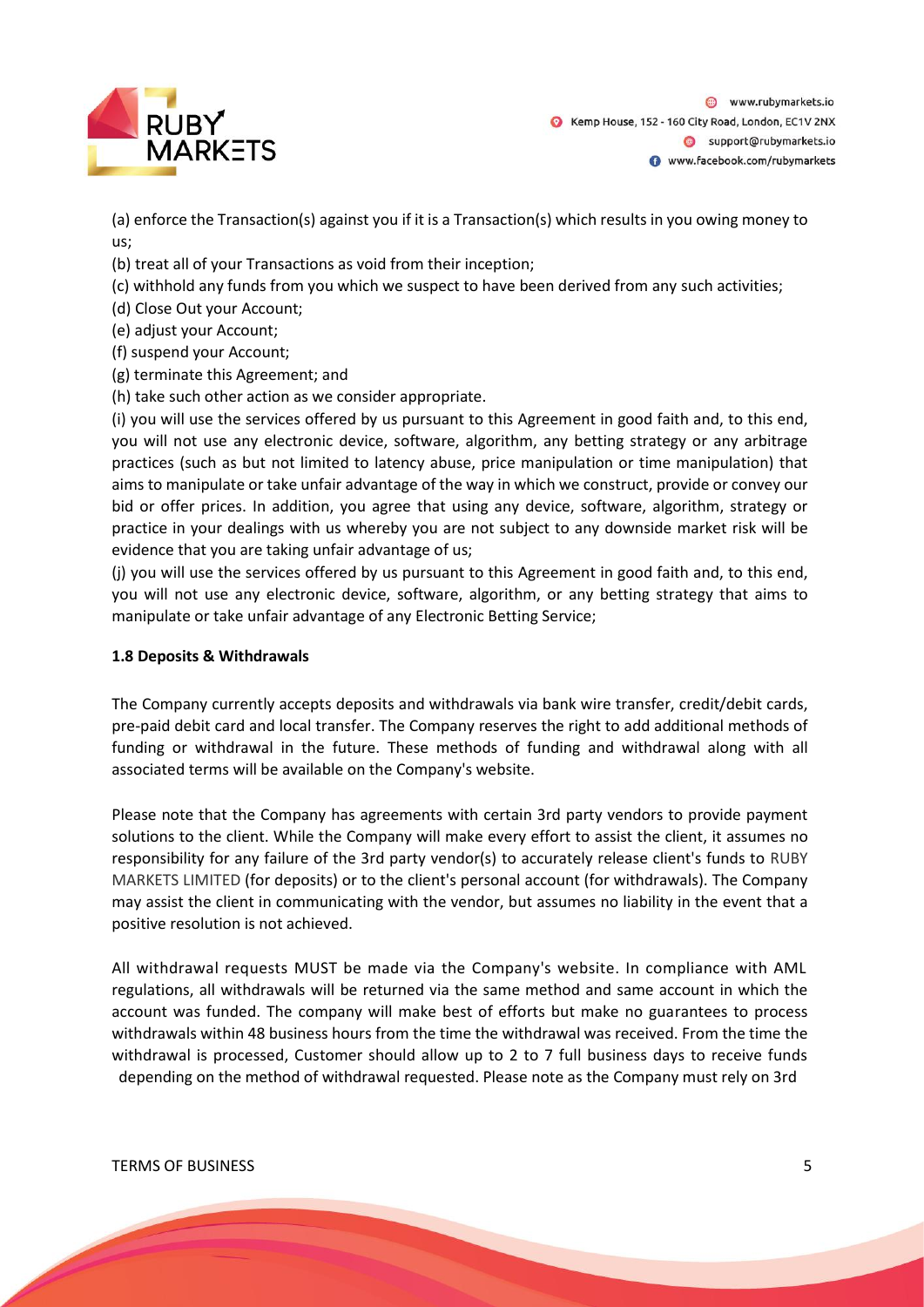

party institutions, namely banks, for account processing, the time of receipt for both deposits and withdrawals may vary from quoted time above. All withdrawal methods and terms will be available on the Company's website.

# **1.9 Unfunded/Inactive Accounts**

The Company reserves the right to delete a Customer account if it remains Unfunded/Inactive for a period of 30 consecutive days. Affiliate Commission feature of the Customer account will also be automatically disabled/voided after a 30 consecutive days period of inactivity.

# **1.10 Spreads & Liquidity**

The Company currently offers 1 spread option to its Customers. The Company reserves the right to add to the spread options or delete without prior notice to Customer. The Customer has the ability to register for a demo or live account. Certain conditions may apply and are noted on the Company's website. The difference in the types of spreads are as follows:

**5 Digit ECN Spread:** The Company's 5 digit ECN spreads are the ultimate for traders of all types. These are our absolute tightest spreads available and rival many institutional level price feeds offered to traders with multi-million dollar accounts. With our 5 digit ECN spreads, traders are treated to a completely revolutionary trading experience and enjoy no requotes\*. This is essential for customers that need to get in and out of trades and don't mind sacrificing a small fraction of a pip to do so in a fast moving market. Additional terms can be found on the Company's website.

# **1.11 Trade Execution**

The Company believes it offers the most competitive liquidity and trade execution available to the Customer. With that said the Company makes absolutely no representation or guarantee that requotes and/or slippage will NOT occur in the Customer's trading account.

1. The execution of preset Stop orders (i.e. stop loss, buy stop or sell stop) is guaranteed. The price, at which the execution occurs, however is NOT guaranteed. At times, during volatile markets or periods of low liquidity, the customer may receive a price different than what was preset as the Stop order.

2. The execution of preset Limit orders (i.e. take profit, buy limit, sell limit) is NOT guaranteed. During volatility or periods of low liquidity, there may not be enough liquidity in the market to execute certain Limit orders. Please note this may also be the case when trying to execute multiple standard lots if a certain price is only available for a very small amount of time. This is a simple case of supply and demand, meaning, demand for execution outweighs the supply or liquidity at that given time. Smaller sized orders generally, but not always, have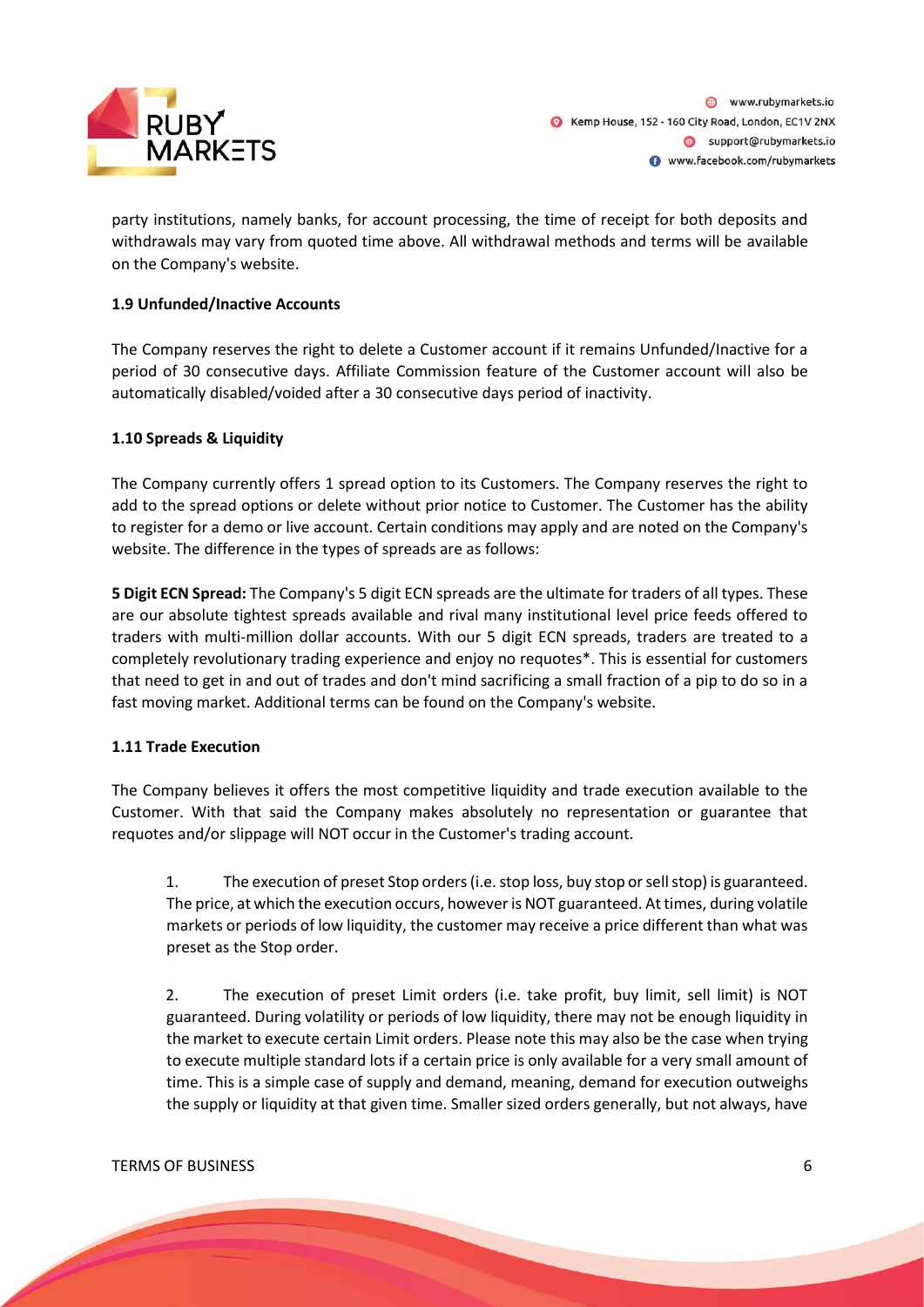

a higher probability of becoming executed than larger orders (i.e. over 1.0 lot size) during these times.

3. Further information on trade execution is detailed in section 6.8 of this document.

# *News Trading*

Trading immediately before, during, or immediately after economic news releases or news releases of any type should be treated as an extremely risky type of trading. The reason being is that liquidity before, during, and after news releases is very low, and may result in inconsistency in trade execution compared to less volatile times in the market. This is a simple case of supply and demand, meaning, demand for execution outweighs the supply or liquidity at that given time. Please note this also refers to pending orders placed around current present prices prior to news events. The customer assumes 100% that he or she may incur a high degree of slippage during these volatile times in the market, and the Company assumes absolutely no responsibility for slippage incurred by Customer in a specific transaction.

# *Straddle Trading*

Straddle trading refers to placing pending orders on either side of the market, in order to receive a trade entry when the price of the market fluctuates one way or the other. For example, if the current market price is at 10, the Customer would place a buy at 11 and a sell at 9, causing an execution if the market hit either price. Please note that during volatile market movement, these transactions may execute with a degree of slippage. The customer assumes 100% that he or she may incur a high degree of slippage when using this type of trading style, and the Company assumes absolutely no responsibility for slippage incurred by Customer in a specific transaction.

# **1.12 Swap, CFD Rollover & Swap-Free Accounts**

The Customer will generally but not always incur a credit or debit in their account if holding a currency or CFD position at the end of each trading session. You may view current swap rates on the Company's trading platform, and further information about Swap at the Company's website.

Please note that once a month certain CFD's will "rollover," meaning that existing trades may be closed and opened at a new price, with no price appreciation or depreciation. Please note that any pending orders will be deleted during the rollover, as a result it is the Customer's responsibility to reestablish these pending positions when the market for the specific CFD reopens. The Company assumes no responsibility for pending positions not being re-established. Please note that existing hedged CFD positions will be netted out and closed, and the hedged positions will not be reopened.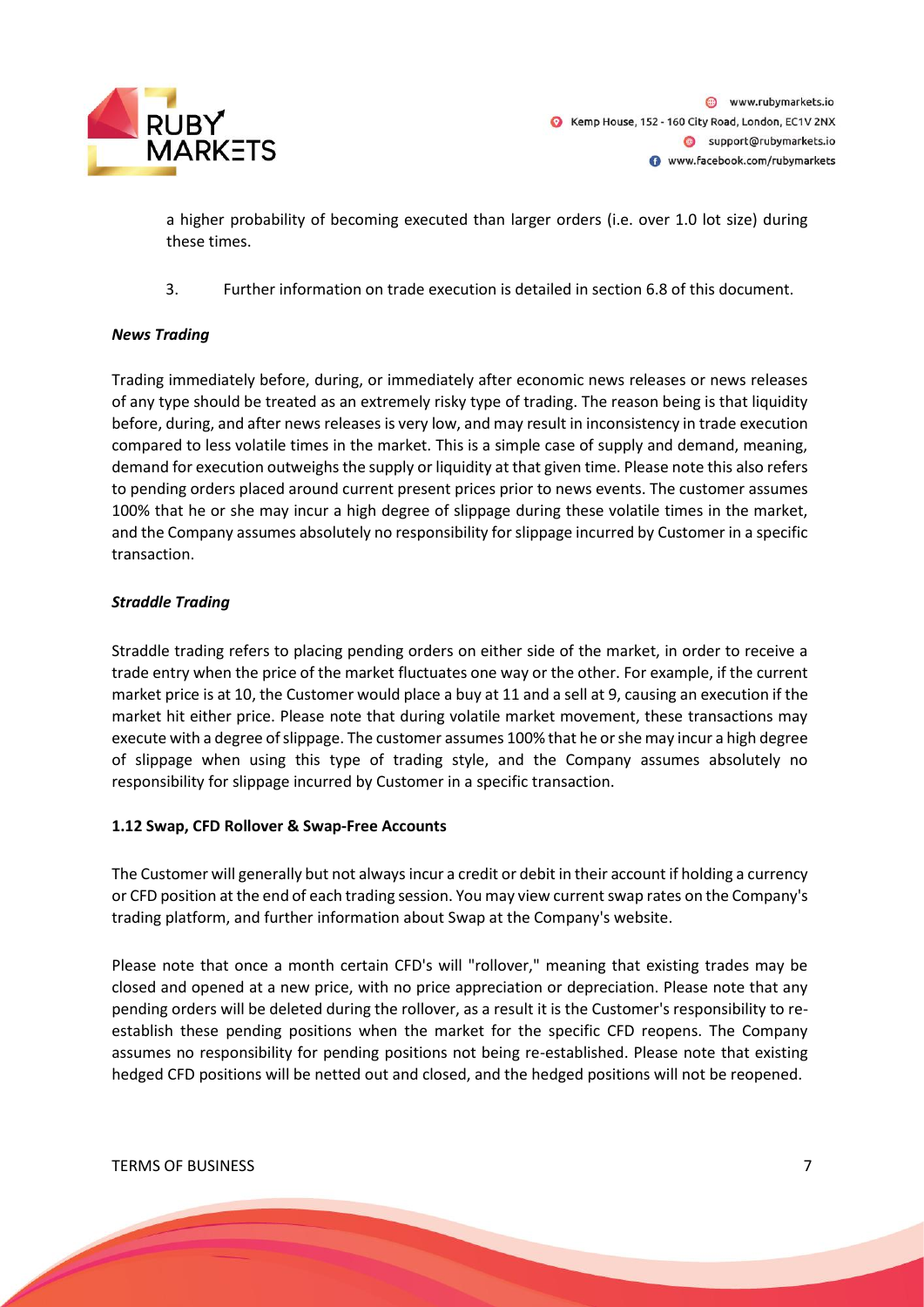

For further information on Swap and CFD Rollover's please see section 10 of General Terms in this document (Terms & Conditions.)

Swap-Free (Syariah/Sharia) accounts are generally but not always offered to our clients of Muslim faith. A swap-free account precludes the account from either being credited or debited swap interest at the end of each trading session. The Company, however, fully reserves the right to remove the swap-free designation from any account which is holding a position in which the client owes interest for over 5 trading days. The Company will notify the Customer within 24 hours of removal of swap free designation, but is not required to notify the Customer of such removal.

# **1.13 Energy Products Expiration**

Energy products have a monthly expiration, it will take place one day prior to the expiration of its underlying futures contract at our closing bid/ask price. Customers are encouraged to close trades before the expiry. For all open positions that are still open, force close will be applied, all floating profit and loss will be realized and all pending orders will be deleted. No positions will be rolled forward into the new contract. It is up to the client to reinitiate their own positions. RUBY MARKETS LIMITED's official monthly expirations are based on Eastern Time (ET) or New York time. Due to the observance of daylight saving time in the United States, monthly expirations listed in GMT are subject to change. For energy products expiration chart, please refer to website **www.rubymarkets.io**

# **1.14 Use of 3rd Party Platforms such as MT4 Mobile, I-Phone/I-Pad Application, Web Trader**

Since the Company does not design any of the trading platforms it offers in-house, usage of any MT4 Platform, MT4 Mobile, I-Phone/I-Pad Application or Web Trader is covered in section 2 of Terms and Conditions (see below.)

# **1.15 Trade Execution based on stale quotes or old market data**

Company reserves the right to cancel or modify any trade found to have been executed based on stale or old market data if it can provide valid proof to the Customer supporting the cancellation. The Company will contact the Customer within 24 hours (1 business day) of trade taking place to report such cancellation. The Customer reserves the right to contest any cancellation within 24 hours of receiving said cancellation from Company.

# **1.16 Levels where pending orders cannot be modified**

Our liquidity providers have implemented safety precautions to protect the Customer and themselves from erroneous and/or multiple executions. These safety precautions include but are not limited to "freezing" an account from modifying a pending position based on the following parameters: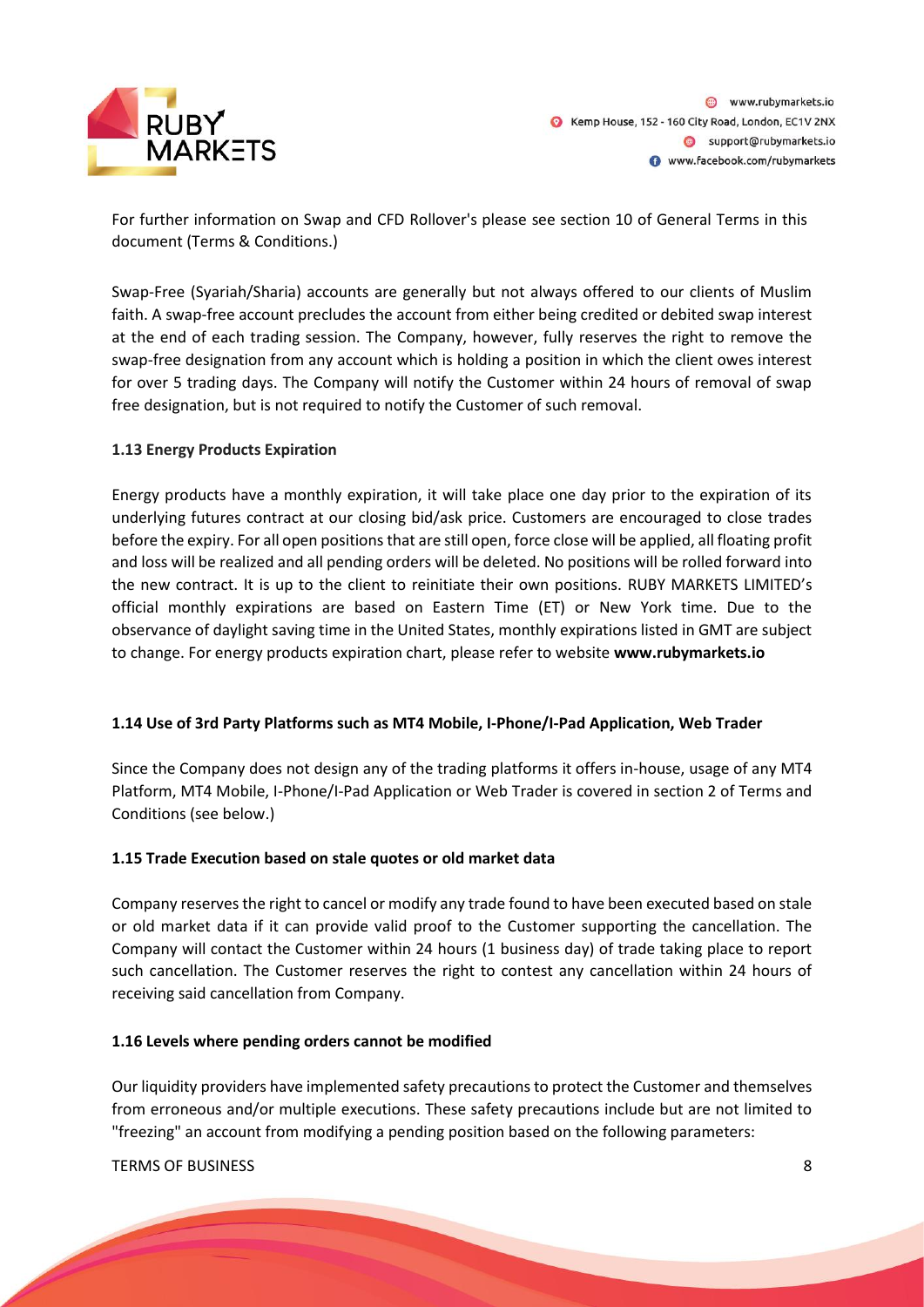

@ www.rubymarkets.io Kemp House, 152 - 160 City Road, London, EC1V 2NX Support@rubymarkets.io www.facebook.com/rubymarkets

All currency pairs are set at 10 points.

All CFD's are set at 9 points.

For example, if the current spread of the EUR/USD is 1.3000 x 1.3001, and the pending order is at 1.2999 or 1.3002, you will not be able to modify this order until it is at least 2 pips away (1.2998 or 13003).

# **2. General Terms**

# **2.1 Limitation of Liability**

Customer accepts the Company MT4 System "as is", and without warranties, express or implied, including, but not limited to, the implied warranties of merchantability or fitness for a particular use, purpose or application; timeliness; freedom from interruption; or any implied warranties arising from trade usage, course of dealing or course of performance. Under no circumstances shall Company be liable for any indirect, incidental, special or consequential loss or damages, including loss of business, profits or goodwill. Company shall not be liable to Customer by reason of delays or interruptions of service or transmissions, or failures of performance of the Company MT4 Server, regardless of cause, including, but not limited to, those caused by hardware or software malfunction; governmental, exchange or other regulatory action; war, terrorism, or Company' unpremeditated acts. Customer recognizes that there may be delays or interruptions in the use of the Company MT4 System, including, for example, those caused intentionally by Company for purposes of servicing the Company MT4 System. Company and its respective directors, officers, employees, affiliates or agents shall not be liable to Customer for any partial or non-performance of their obligations under these Terms by reason of any cause beyond its reasonable control including, but not limited to, industrial actions; the rules or actions of any supra national, governmental or regulatory authority; or the failure by any intermediate broker or agent, or principal of Company or its affiliates, liquidity provider, clearing house or supranational, governmental, regulatory or self-regulatory body, for any reason, to perform its obligations.

# **2.2 Responsibility for Satisfying System Requirements**

In order to trade using the Company MT4, there are certain system hardware and software requirements, which are described on the Company website. Since these requirements may change, Customer must periodically refer to the Company website for current system requirements. To receive electronic mail from Company, Customer is responsible for maintaining a valid Internet e-mail address and software allowing customer to read, send and receive e-mail. Customer must notify Company immediately of a change in Customer's e-mail address by contacting the Company Client Services Department at **support@RubyMarkets.io** for further instructions.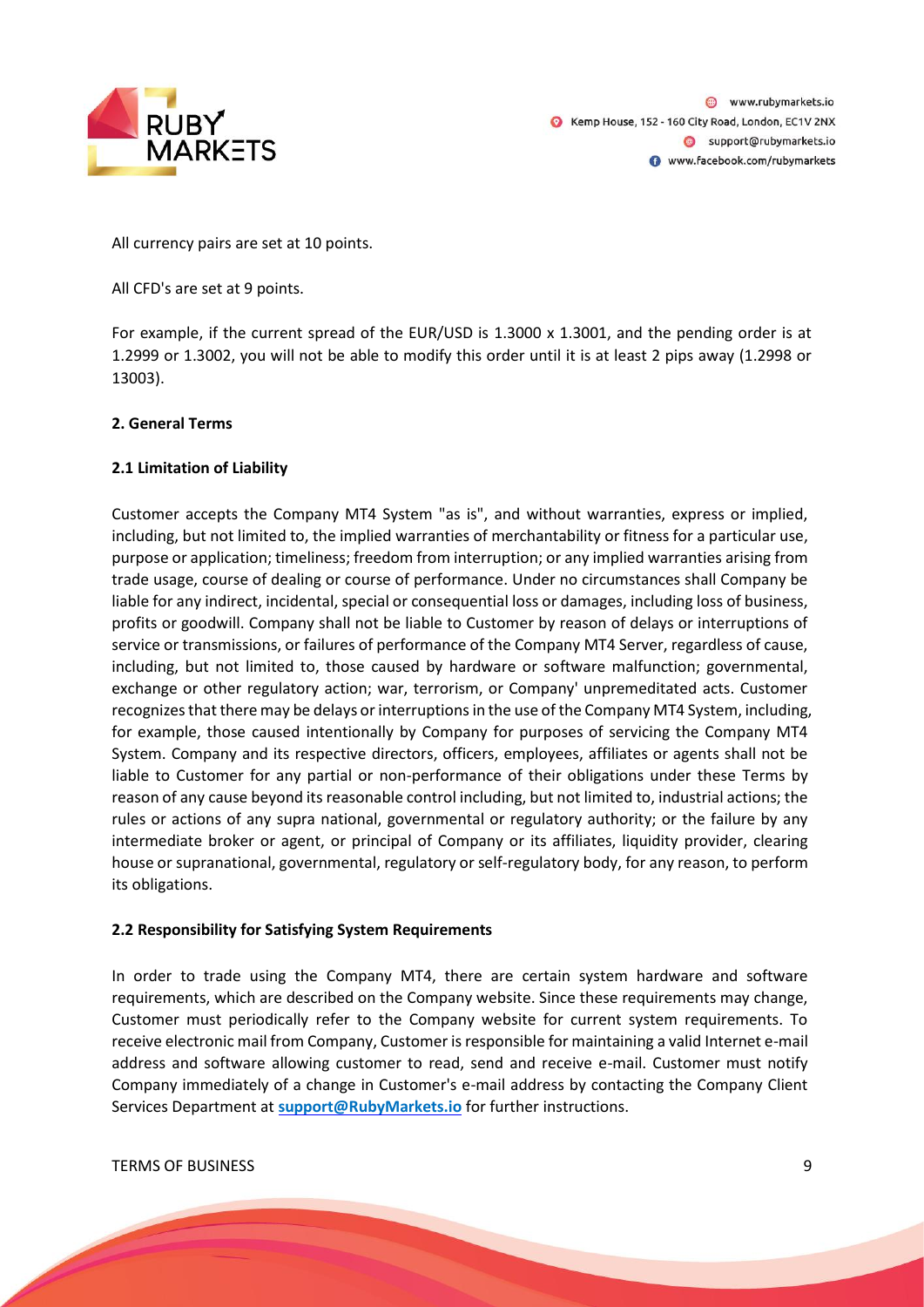

# **2.3 Responsibility for Maintaining Alternative Trading**

Electronic and computer-based facilities and systems such as those provided to Customer and used by Company are inherently vulnerable to disruption; delay or failure and such facilities and systems may be unavailable to Customer as a result of foreseeable and unforeseeable events. Customer must maintain alternative trading arrangements in addition to Customer's Company account for the placement and execution of Customer's orders in the event that the Company MT4 System is unavailable.

#### **2.4 Responsibility for Customer Orders and Customer Trades**

Company shall be entitled to act for Customer upon any instructions given or purported to be given by Customer. Once given, instructions may only be withdrawn by Customer with consent. Customer understands that Company is unable to know whether someone other than Customer has entered, or is entering, orders using Customer's login and password. Unless otherwise specified to and agreed by Company, Customer will not permit any other person to have access to Customer's account for any purpose. Customer shall be responsible for the confidentiality and use of, and any Customer orders entered with, Customer's login and password. Customer agrees to report any loss or theft of Customer's login or password, or any unauthorized access to Customer's account, immediately by email to Company Customer Service Department at **support@RubyMarkets.io** . However, Customer shall remain responsible for all orders entered using Customer's login and password.

#### **2.5 Confirmations and Account Statements**

- 1. A summary of daily trading activity (Daily Confirmation) in Customer's account is available via the Company's MT4 trading platform. A summary of monthly trading activity (Account Statement) is available via the Company's MT4 trading platform.
- 2. Company shall confirm the execution, cancellation or modification of any Customer order by transmitting an electronic confirmation to Customer through the Company's MT4 trading platform. Customer agrees to accept electronic trade confirmations in lieu of printed confirmations.
- 3. Confirmations may be subject to delays. Customer understands that reports and confirmations of order executions, cancellations or modifications may be erroneous for various reasons. Confirmations also are subject to change by Company, in which case Customer shall be bound by the actual order execution, so long as it is consistent with Customer's order. In the event that Company confirms an execution or cancellation in error and Customer unreasonably delays in reporting such error within 24 hours, Company reserves the right to require Customer to accept the trade, or remove the trade from Customer's account, in Company' sole discretion.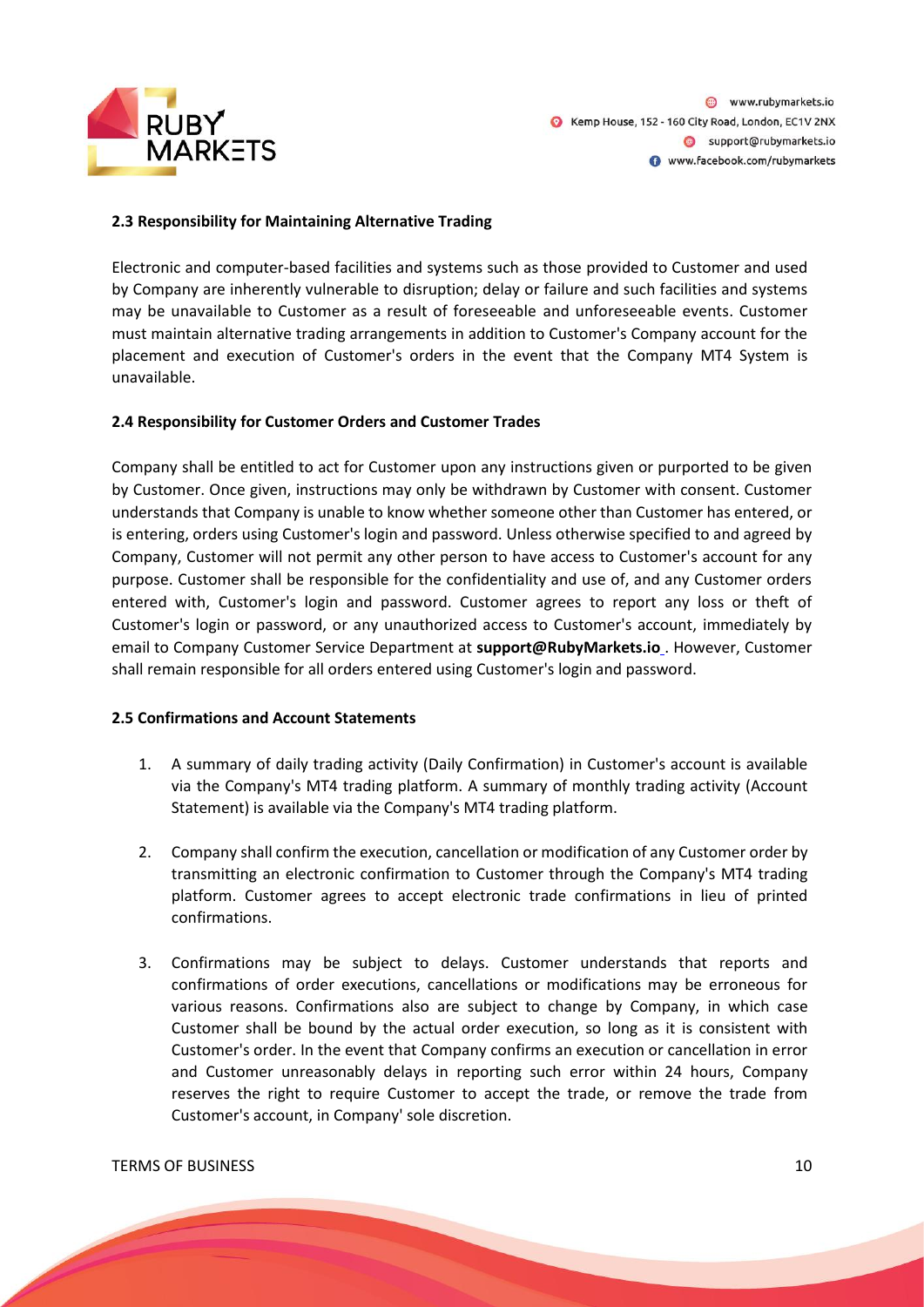

- 4. Customer receives an account statement, confirmation, or other information reflecting inaccurate orders, trades, account balances, positions, funds, margin status, or transaction history.
- 5. Customer understands and agrees that Company may adjust Customer's account to correct any error. Customer agrees to promptly return to Company any assets distributed to Customer to which Customer was not entitled.
- 6. Customer agrees to notify Company immediately by telephone, or by email to Company Customer Service Department at **support@RubyMarkets.io** if:
	- a. Customer fails to receive a confirmation of an execution, cancellation or modification;
	- b. Actual order execution is not consistent with Customer's order;
	- c. Customer reveals execution or cancellation of an order that Customer did not place;

# **2.6 Limitation of Liquidity:**

Company cannot and does not warrant or guarantee that every Customer order will be executed at the posted price. Among other things, Company may not have access to every market at which a particular product may trade; other orders may trade ahead of Customer's order and exhaust available volume at a posted price; exchanges or market makers may fail to honor their posted prices. Company has discretion to re-route customer orders out of automated execution systems for manual handling (in which case execution or representation of Customer's order may be substantially delayed); or exchange rules, policies, procedures or decisions or system delays or failures may prevent Customer's order from being executed by Company, may cause a delay in the execution of Customer's order or may cause Customer's order not to be executed at the requested price.

# **2.7 Acceptance of Undesirable Consequences:**

Customer acknowledges that under some circumstances it may not be possible to open or close position and/or to place, cancel or modify an order. Any attempt to open or close a position or to place, cancel or modify an order is simply a request. Company is not liable to Customer if Company is unable to confirm such request. Customer further acknowledges that attempts to modify or cancel and replace an order can result in an execution of the undesirable order, and Customer shall be responsible for all such executions.

# **3. Execution of Customer Requests**

# **3.1 Basic Terms of Making and Executing Requests**

Execution of Customer's orders and requests is effected through MT4 platform as follows: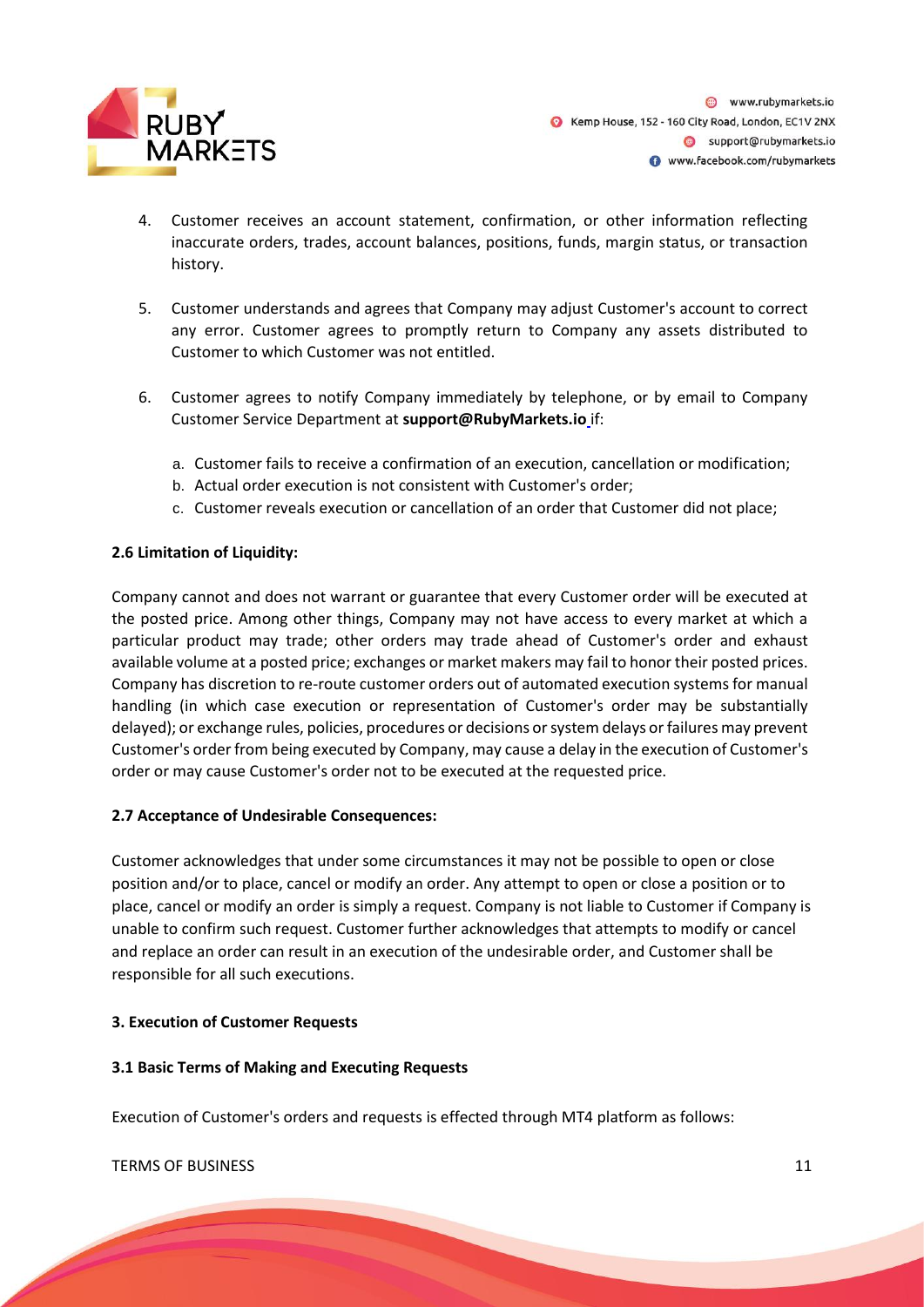

@ www.rubymarkets.jo Kemp House, 152 - 160 City Road, London, EC1V 2NX Support@rubymarkets.io www.facebook.com/rubymarkets

- 1. Customer formulates its instructions as a request in the standard order entry window of client terminal ("Order" window).
- 2. Client terminal automatically carries out a checkup on the correctness of the request created by a Customer. The checkup takes into account the type of the request, the present quote level of the selected instrument available in the Customer's terminal. After a successful checkup the request will be routed to the server.
- 3. If the client terminal has an active internet connection with the server at the moment of the request then this request is received by the server and a second checkup on the correctness of the request is carried through in regards to the type of the request and the present quote level of the selected instrument available in the server.
- 4. If the checkup is successful then Customer is informed through the Order window that the request has been accepted for processing ("Order accepted") and all such orders are placed in a queue and sorted by the time they were received by the server.
- 5. If the request is first in the queue then it is accepted for processing by a liquidity provider and Customer is notified that "Order in processing". Liquidity provider has a right to take into processing any request present in the queue and therefore changing the sequence of received requests. Due to this option execution results of one or another request of a Customer can be indicated in a log of the server with a much latter time than the execution results of Customer's older request.
- 6. Confirmation of execution of Customer's request by a liquidity provider is sent to the server, is written into a server log and is sent to Customer's terminal.
- 7. In case of an active Internet connection Customer receives a confirmation of its successfully executed request in the Order window.

# *For example: "#779336 sell 3.00 EURUSD at 1.3816 successful".*

# **3.2 Request Execution Period**

The duration of the period needed for the execution of a request depends on the quality of the internet connection between Customer's client terminal and dealing server, also on the situation in the relevant market or trading conditions related to a specific instruments selected by the Customer.

During normal market conditions execution of a request of a Customer can take up to 20 seconds.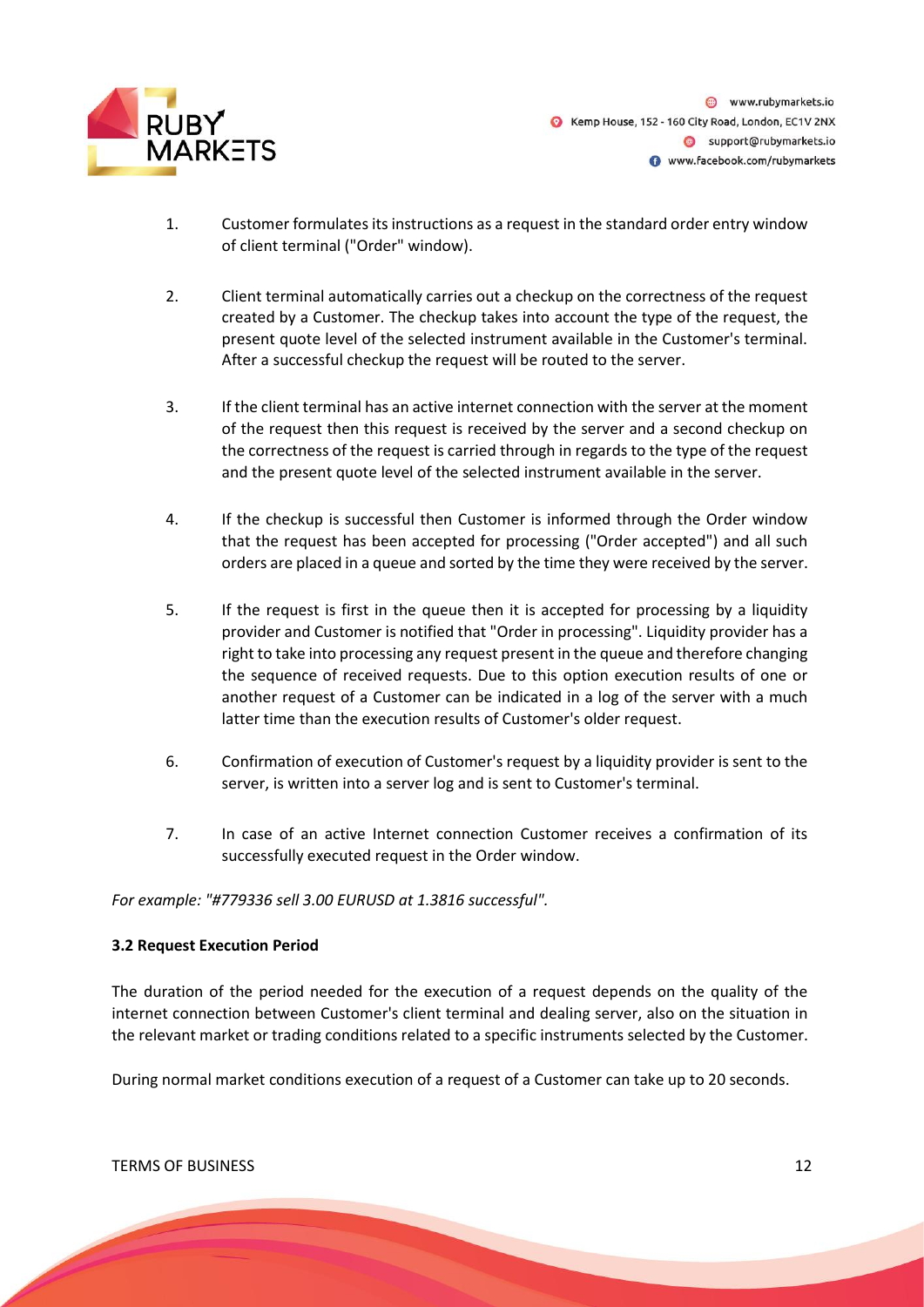

During market conditions differing from normal market conditions execution of Customers requests might take up to 60 seconds. Ultimate time for request execution is limited to 90 seconds. In case a request of a Customer is not executed during this period then the request will be deleted from the queue and Customer is informed in the Order window that the request was "Off quotes".

# **3.3 Requests Cancelled by Customer**

Customer has the right to cancel a request sent to the server only if the status of the request is "Order accepted". To cancel the request Customer has to press "Cancel" button in the Order window. In case the order has the status "Order in processing" then Customer is not allowed to cancel the request.

# **3.4 Requests Rejected by Dealer**

Liquidity provider has the right to reject any request of a Customer should the following occur:

- 1. Market conditions at the moment the order is received for processing are abnormal;
- 2. Request of a Customer is sent before the first quote of a current market session; in case this request is executed by a liquidity provider using a closing quote of a previous market session then Company has the right to overrule results of this execution of which Customer is informed by internal email in MT4;
- 3. Request of a Customer is made with a clearly incorrect quote;
- 4. there is no liquidity with requested price level;
- 5. during the period the request was sent and accepted for processing by the server an upside or downward price gap has occurred eliminating the option to execute the request at the price level selected by a Customer;
- 6. a software or hardware failure occurs making the execution of requests impossible;
- 7. Customer's requests and actual trading transactions exceed reasonable proportions;
- 8. market has reached a price limit set for the selected instrument or a stock on the exchange or any other restriction;
- 9. request is related to a positions that is currently in a liquidation process (please see 7-7.2);
- 10. request is related to a position that is currently in a queue of Stop Loss or Take Profit processing;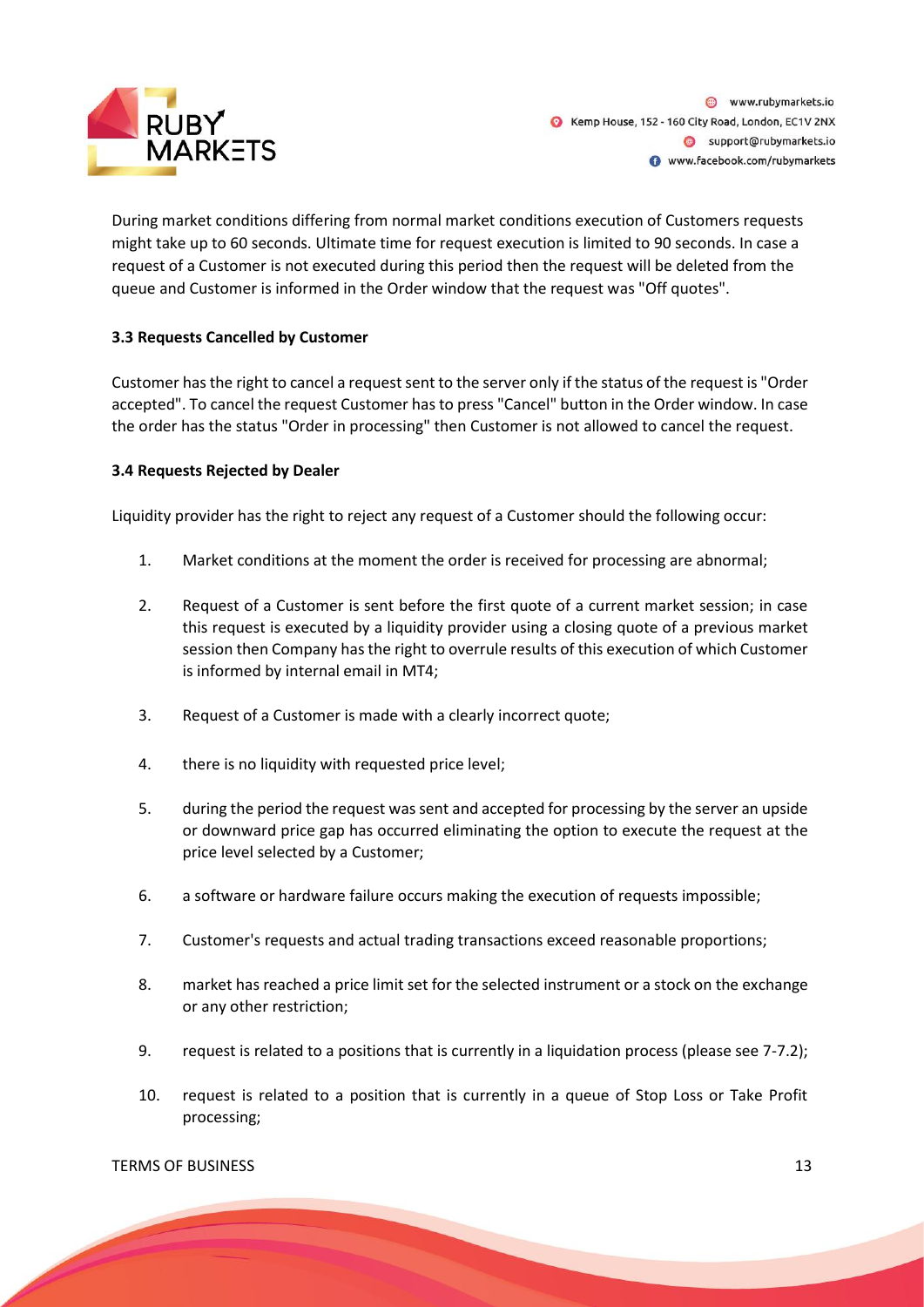

- 11. request is related to a standing pending order that is currently in a queue of processing or is being processed due to market price reaching the level set by this particular pending order;
- 12. price set in the request is closer to the market price than is allowed for pending orders (Limit/Stop Level) by specifications of selected instruments;
- 13. request is for opening a pending order that is not allowed due to market price change of selected instrument;
- 14. Customer's account has manifest errors that make execution of the request impossible or shall make it impossible if such errors will be corrected. In case the liquidity provider rejects Customer's request the "Off quotes" message is displayed in the Order window.

# **4. Execution Types**

Prices of tradable instruments can be quoted by Company in two modes: "Instant execution" or "Execution on request". Information on the quotation mode is displayed in the Order window. Company reserves the right to change the quotation mode of any instrument at any time should that be considered necessary.

Quotes of instruments that are in a mode of "Execution on request" should be consider indicative only and do not have to be identical with prices sent by a liquidity provider after receiving a request from Customer. Company reserves the right to independently decide on the right price level provided to a Customer irrespective of the quotation mode.

#### **5. Opening and Closing Customer Positions**

Opening a buy position (Buy) and closing a sell position (Sell) is carried out using the Ask price.

Opening a sell position (Sell) and closing a buy position (Buy) is carried out using the Bid price.

# **5.1 Position Opening in 'Instant Execution' Mode**

In order to send a request in "Instant execution" mode it is necessary to press "Buy" or "Sell" button in the Order window. Specific instrument and transaction size in lots should be selected beforehand.

#### **5.2 Basic Terms of Executing Requests for Position Opening**

When the server then an automatic checkup receives the request is carried out to make sure that there are sufficient funds in Customer account to meet margin requirements set by Company.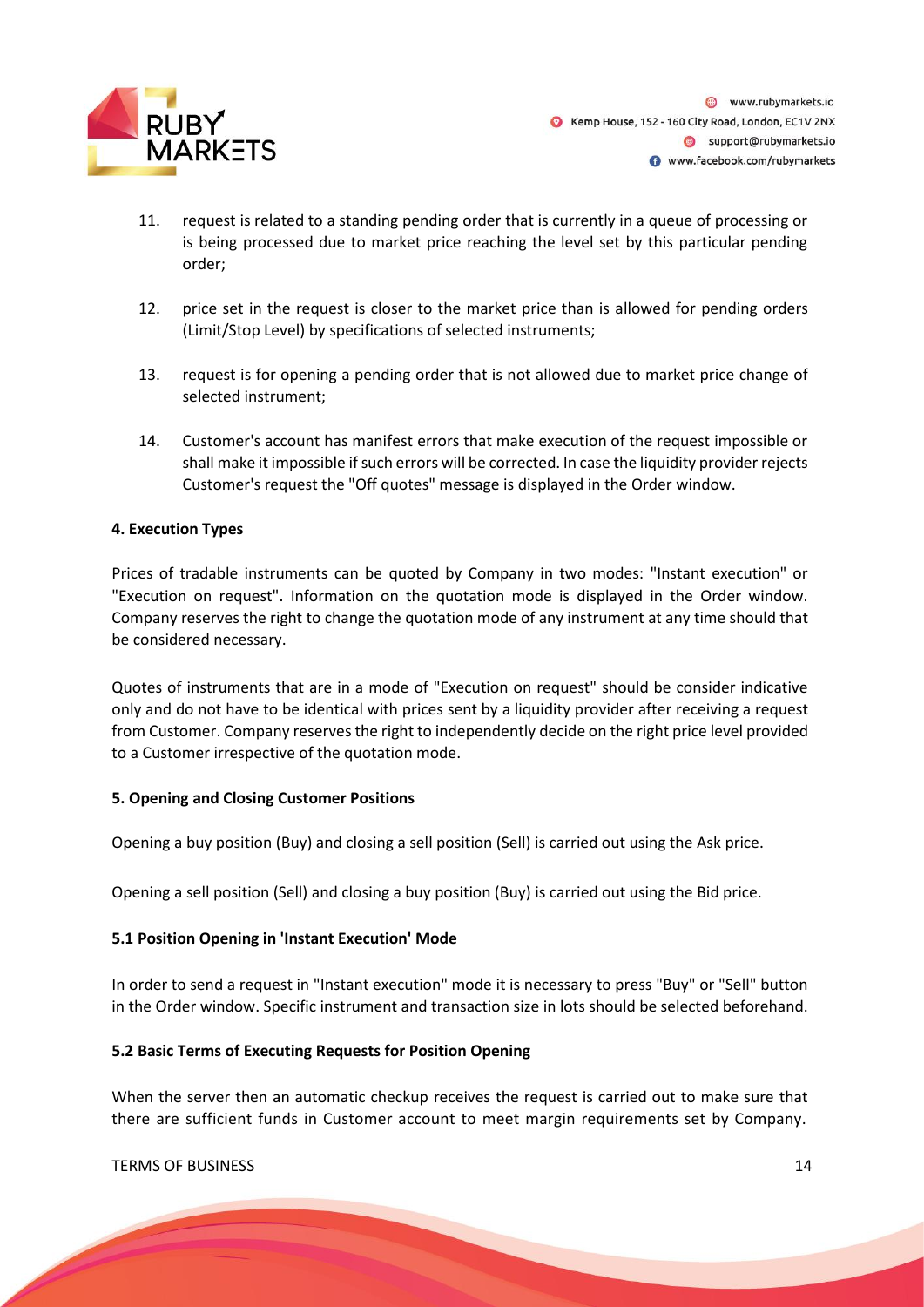

Margin requirement of a new position is virtually summed up with total margin requirement of positions that are already open. Moreover, margin requirement for non-hedged positions is the initial margin, margin requirement for locked positions is calculated as a Hedged Margin.

- 1. When the checkup shows that the parameter Free (also called as Free Margin) does not drop under a set limit then the Customer account successfully passes the checkup of margin requirements and new position is opened in Customer account. This transaction is then written into a server log and Journal of Customer terminal. Confirmation of position opening is displayed to the Customer in Order window and the position appears in a list of open positions in the Trade window of Customer terminal.
- 2. When the checkup shows that opening of a new position will breach a Free Margin limit then the Customer account does not pass the checkup successfully and a message "Not enough margin" is displayed in client terminal and a relevant note is written to the server log.

# **5.3 Position Closing in 'Instant Execution' Mode**

In order to close a position quoted in an "Instant execution" mode a Customer has to choose the position in the "Trade" list and press "Close...", volume of a transactions should also be selected.

# *For example, "Close #769733 sell 1.0 GBPUSD at 2.0077".*

# **5.4 Position Closing in 'Request for Quote' Mode**

In order to get a quote for closing a position it is required to press "Request" button in the Order window. Customer should select the position in Trade list and choose the transaction size

beforehand. Within 3 seconds after receiving a quote from a liquidity provider a Customer can close the position by pressing "Close..." button. After 3 seconds the quote expires.

#### **5.5 Opening and Closing Positions by Expert Advisors:**

Expert Advisors creates a request for closing or opening a position using current market prices. In case a quote is received from a liquidity provider and the quote meets Slippage parameter then the Advisor creates a request for opening or closing a position using the quote provided by a liquidity provider.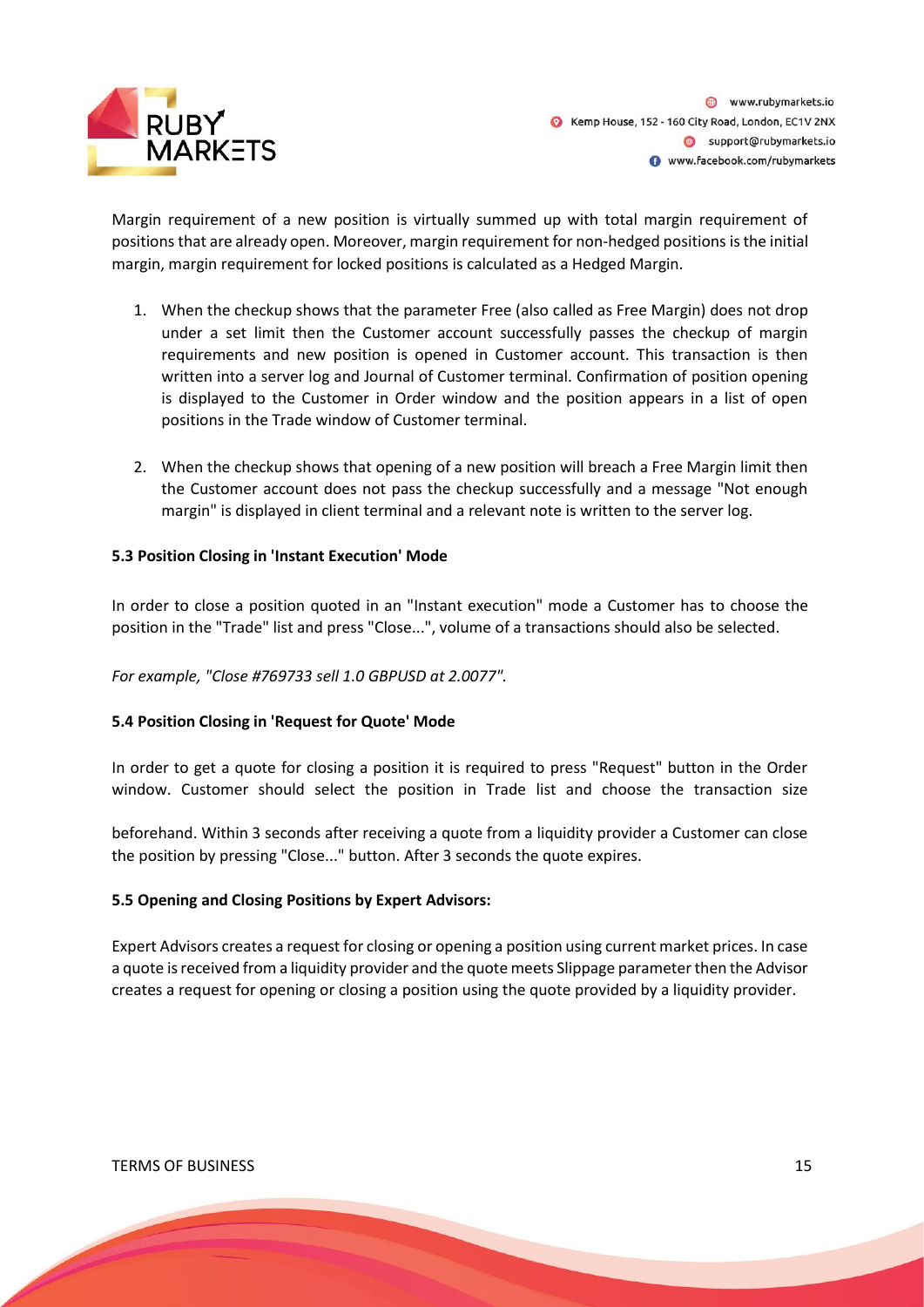

@ www.rubymarkets.jo Kemp House, 152 - 160 City Road, London, EC1V 2NX Support@rubymarkets.io www.facebook.com/rubymarkets

#### **5.6 Requotes**

When the price of an instrument changes within the period required to execute Customer request for closing or opening a position then a liquidity provider has the right but not an obligation to provide a new quote to the Customer to execute the request. New quote is displayed in a new window "Requote". If the Customer agrees to this quote then "Ok" button should be pressed within 3 seconds. If the Customer does not press this button within 3 seconds then this quote expires.

# **5.7 Closing Locked Positions**

If there are two or more locked positions in Customer account then by selecting one of those positions in Trade list new option appear in the Order window than can be accessed through Type list: "Multiple close by" and "Close by". Positions closed by these options are displayed with a comment "close hedge by #XXXXX" in the "Account history" list.

#### **5.8 Closing Locked Positions Using 'Close By' Option:**

After choosing "Close by" option in the Order window a list of locked positions appears. By selecting one locked position and pressing "Close #XXXX by #XXXX" a Customer sends a request for simultaneous closing of two locked positions at a current market price. If the two positions have a different size then the one that is smaller will be closed completely and the other one will be closed with the same size as the first one. The remaining position stays open and receives a new ticket. Partial positions closed like this receive a comment "partial close" in the "Account history" list.

#### **5.9 Closing Locked Positions Using 'Multiple Close By' Option**

After choosing "Multiple close by" option in the Order window a list of locked positions appears. By pressing "Multiple close by for..." Customer sends a request for simultaneous closing at current market price of all positions that have the same size. If the positions have a different size then the ones that are smaller will be closed completely and the other ones will be closed with the same size as the first ones. The remaining positions stay open and receive a new ticket. Partial positions closed like this receive a comment "partial close" in the "Account history" list.

#### **6. Customer Orders**

Customer has the option to open and close positions using instructions that are used by a liquidity provider to execute Orders

- Pending Orders and Stop Loss and Take Profit orders.

The following pending orders are used to open positions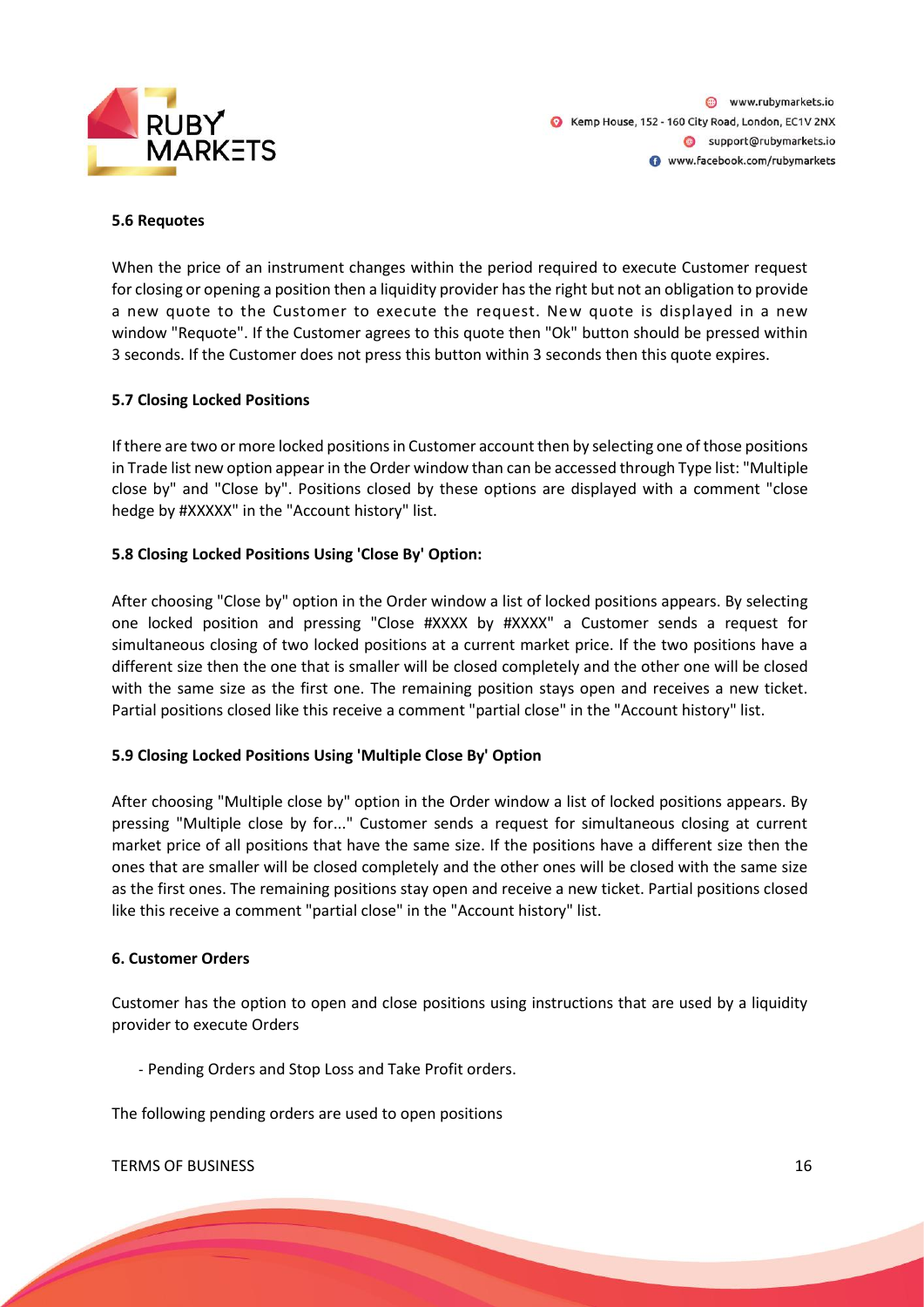

- Buy Limit (appears in the Trade list as "blimit"), Sell Limit (slimit), Sell Stop (sstop), Buy Stop (bstop). The following pending orders are used to close positions
- Stop Loss (S/L) and Take Profit (T/P).

Customer has the right to send requests for opening, modifying and deleting such orders during open market sessions that can be viewed on the website of Company.

# **6.1 Pending Orders**

#### **6.1.1 Placing Pending Orders**

1. In order to create a request for opening a pending order Customer has to select in the Order window the instrument and the size of a transaction. "Pending order" should be chosen from the "Type" list and then the type of a pending order and the price in the "at price" field.

After pressing "Place" button the request is sent to an automatic checkup carried out by the Customer terminal. In case the price set in the order is in conflict with the type of an order and with current market price (for example, Buy Stop EURUSD at 1.3400 when current market price by Ask is EURUSD 1.3528) then order is automatically rejected and a message "Invalid S/L or T/P" is displayed.

Order is also removed automatically with the same message when the price set in the order is closer to the market price that is allowed for pending orders set by Company and displayed in the contract specification page as "Limit/Stop Level". The value of "Limit/Stop Level" is also displayed in the Order window as: "Open price you set must differ from market price by at least XX pips". In the Order window Customer can see the current market Ask price for Buy Limit and Buy Stop orders and Bid price for Sell Limit and Sell Stop orders.

2. When the request for opening a pending order passes the checkup successfully during an active market session then it is put in the queue for processing by a liquidity provider.

#### **6.1.2 Cancellation and Modification of Pending Orders**

- 3. In order to create a request to remove a pending order Customer has to select the specific order in the Trade list and the press "Delete" in the "Order..." window.
- 4. In order to create a request to modify a pending order Customer has to click twice on the specific order in the Trade list and then select in "Order..." window in the field "Price" a new price for the order and the press "Modify".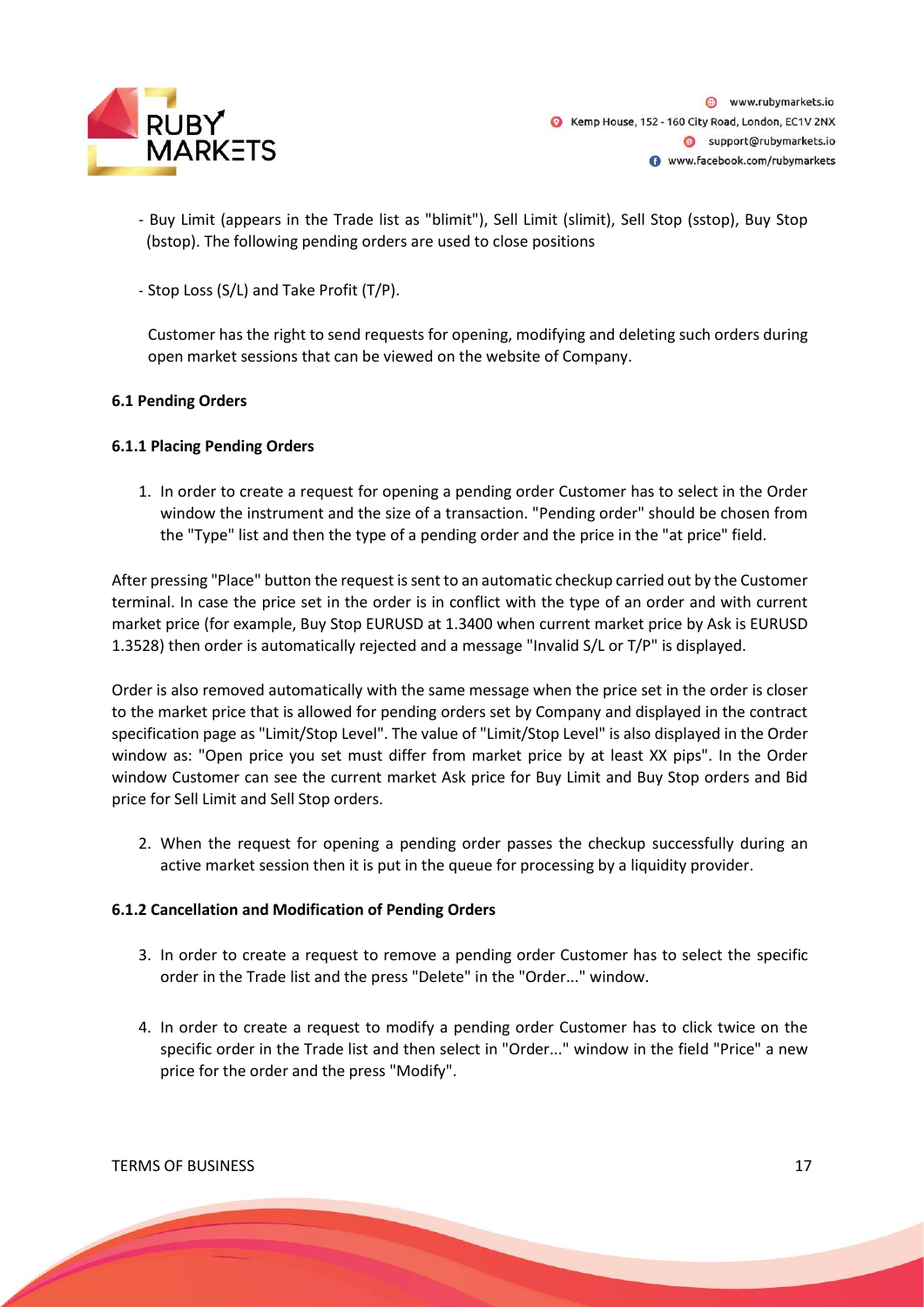

In case the new price does not conflict with order type and current market price and also with the Limit/Stop Level the request is sent to processing. In all other cases the button "Modify" stays inactive.

5. In order to change the size of a pending order Customer at first has to delete the current pending order and create a new pending order with same type and price and select new size in the Order window.

#### **6.2 Placing, Cancellation and Modification of 'Stop Loss' and 'Take Profit' Orders**

#### **Stop Loss and Take Profit orders can be:**

- a placed to a position already open, also placed simultaneously with the opening of a position;
- b placed to a pending order already open, also placed simultaneously with the opening of a pending order;
- c changed on an open position or open pending order;
- d deleted from an open position or open pending order.
- In order to create a request for placing a Stop Loss or Take Profit order to an open position (or to a pending order) Customer has to select a specific position (or a pending order) from the Trade list. After that "Modify order" should be selected from "Type" list in the "Order..." window. It is necessary to set in the field "Stop Loss" and "Take Profit" the desired price level where the Customer wishes to place these orders and then press the "Modify..." button. In case price levels set in the "Stop Loss" and "Take Profit" field by a Customer do not conflict with the type on these orders and the current market price then the request is placed in the queue for processing.
- In case one or both prices set in the "Stop Loss" and/or "Take Profit" field are in conflict with the type of these orders and with the current market price of the instrument (for example, Take Profit on buy EURUSD at 1.3500 with current market price at 1.3550) or if one or both prices are in conflict with Limit/Stop Level then the button to send a request stays inactive and Customer's instruction are considered as incorrect.
- In order to place a Stop Loss and/or Take Profit order simultaneously with the opening of a position (or opening a pending order) it is necessary to set the price level of a Stop Loss and/or Take Profit in relevant fields in the upper side of the Order window when placing a request to open a position (or a pending order). In case one or both prices set in the "Stop Loss" and/or "Take Profit" field are in conflict with the type of these orders and with the current market price of the instrument or if one or both prices are in conflict with Limit/Stop Level then the request to open a position (or a pending order) will be automatically rejected and a message "Invalid S/L or T/P" is displayed to the Customer.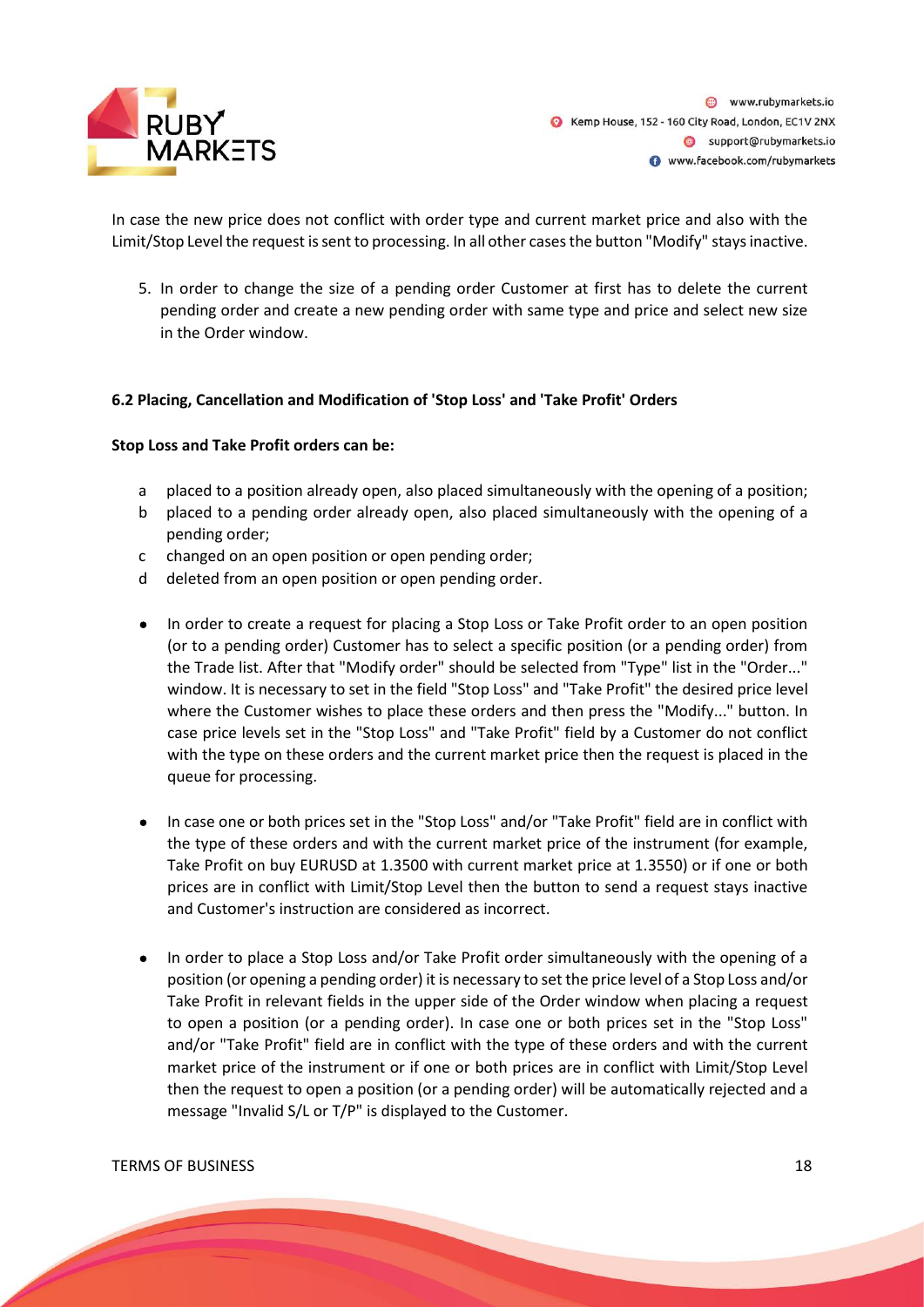

- Customer can create a request for modifying previously placed Stop Loss or Take Profit orders the same way as creating a request to place these orders (please see paragraph 6.2.).
- Customer can create a request for deleting previously placed Stop Loss or Take Profit orders the same way as creating a request to place these orders (please see paragraph 6.2.). Also a value of 0.0000 should be placed in the field of an order to be deleted.
- The value 0.0000 in the field of S/L or T/P of an open position or a pending order in the Customer's Trade list states that Stop Loss or Take Profit order is not placed.

# **6.3 Execution of Requests for Order Placing, Cancellation and Modification**

- 1. In case a request from a Customer for placing a pending order is confirmed by a liquidity provider then a ticket is assigned to the order that is also displayed in the Trade list of Customer's terminal. The same is written to the server log and displayed to the Customer in the Order window as "# (ticket, type, size, instrument, price) successful".
- 2. In case a request from a Customer for deleting a pending order is confirmed by a liquidity provider then this order is removed from the Trade list of Customer's terminal. A relevant message is written to the server log and displayed to the Customer in the Order window as "# (ticket, type, size, instrument, price) deleted". This order is displayed in the Account History list as "cancelled".
- 3. In case a request from a Customer for modifying a Stop Loss and/or Take Profit order is confirmed by a liquidity provider then these orders are considered as modified and new S/L and T/P levels are displayed in the Trade list of Customer terminal. A relevant message is written to the server log and displayed to the Customer in the Order window as "# (ticket, type, size, instrument, price) sl: XXXX tp: YYYY".

#### **6.4 Rejected Requests for Order Placing, Cancellation and Modification**

Please see "Requests Rejected by Dealer"

#### **6.5 Basic Terms of Order Execution**

# **Order reaches the queue of processing and can be executed by a liquidity provider in the following cases:**

1. current market Bid price of the instrument relating to a Stop Loss of an open Buy position or a pending Sell Stop order is equal to or lower than the price set by a Customer, or was equal to or lower than the price set by a Customer within the last 90 seconds;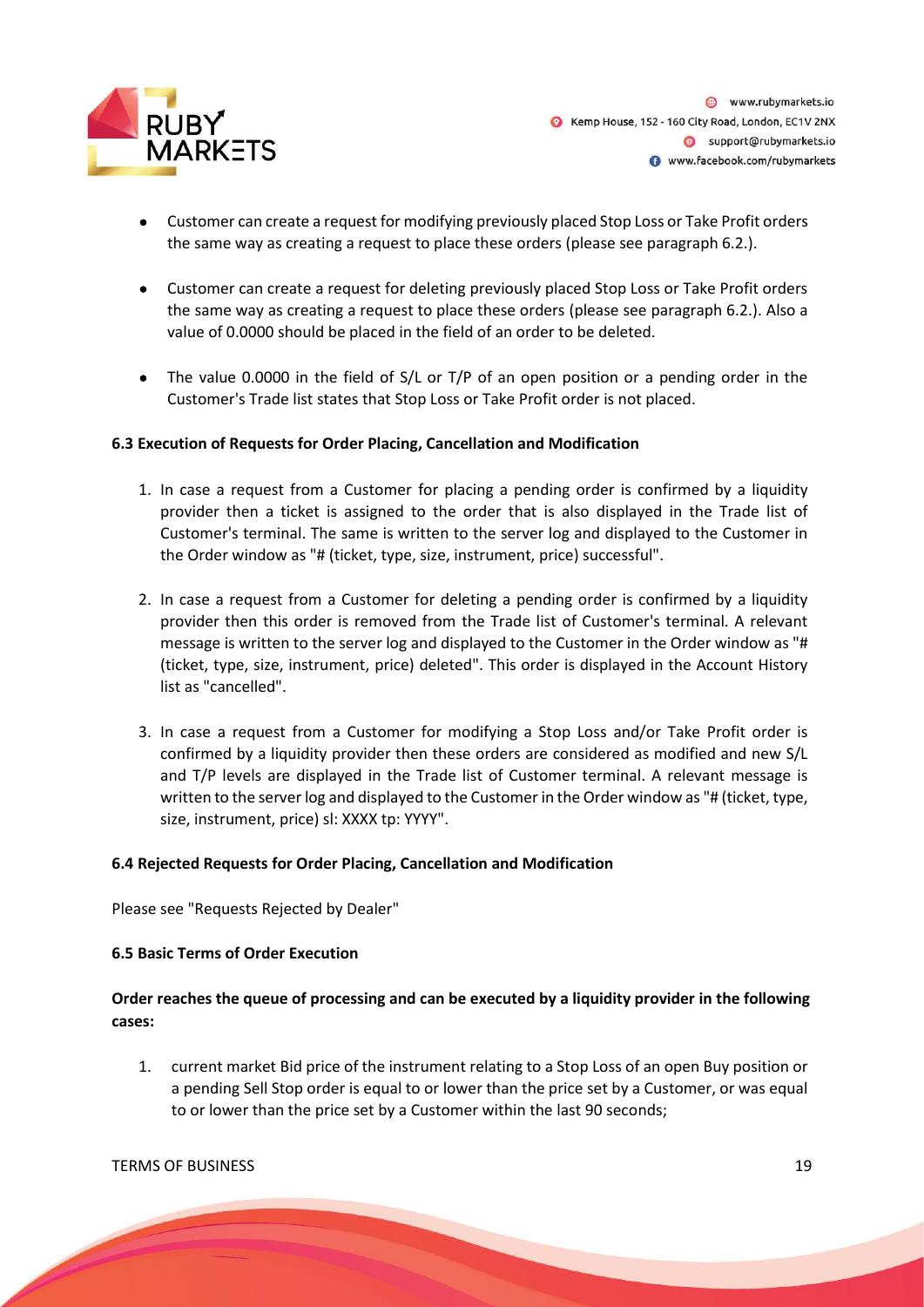

- 2. current market Ask price of the instrument relating to a Stop Loss of an open Sell position or a pending Buy Stop order is equal to or higher than the price set by a Customer, or was equal to or higher than the price set by a Customer within the last 90 seconds;
- 3. current market Bid price of the instrument relating to a Take Profit of an open Buy position or a pending Sell Limit order is equal to or higher than the price set by a Customer, or was equal to or higher than the price set by a Customer within the last 90 seconds;
- 4. current market Ask price of the instrument relating to a Take Profit of an open Sell position or a pending Buy Limit order is equal to or lower than the price set by a Customer, or was equal to or lower than the price set by a Customer within the last 90 seconds;

# **6.6 Terms of Pending Orders Execution**

When the request to execute a pending order is received by the server then an automatic checkup is carried out to make sure that there are sufficient funds in Customer account to meet margin requirements set by Company. Margin requirement of a new position to be opened by a pending order is virtually summed up with total margin requirement of positions that are already open. Moreover, margin requirement for non-hedged positions is the initial margin, margin requirement for locked positions is calculated as a Hedged Margin.

1.When the checkup shows that the parameter Free (also called as Free Margin) does not drop under a set limit then the Customer account successfully passes the checkup of margin requirements and new position is opened in Customer account. This transaction is then written into a server log and Journal of Customer terminal. Confirmation of position opening is displayed to the Customer in Order window and the new position appears in a list of open positions in the Trade window of Customer terminal. Required margin is also reserved from the Customer account to maintain the position

2.When the checkup shows that opening of a new position will breach a Free Margin limit then the Customer account does not pass the checkup successfully and therefore the pending order is removed from the list of active orders and a message "cancelled by dealer" is displayed to the Customer in its terminal's Account History list.

# **6.7 Terms of Execution of 'Stop Loss' and 'Take Profit' Orders**

When the request from a Customer to execute a Stop Loss or a Take Profit order reaches the queue for processing then the server does not carry out any checkups. In case a Stop Loss or Take Profit order of an open position is executed then a liquidity provider makes a contrary transaction (buy in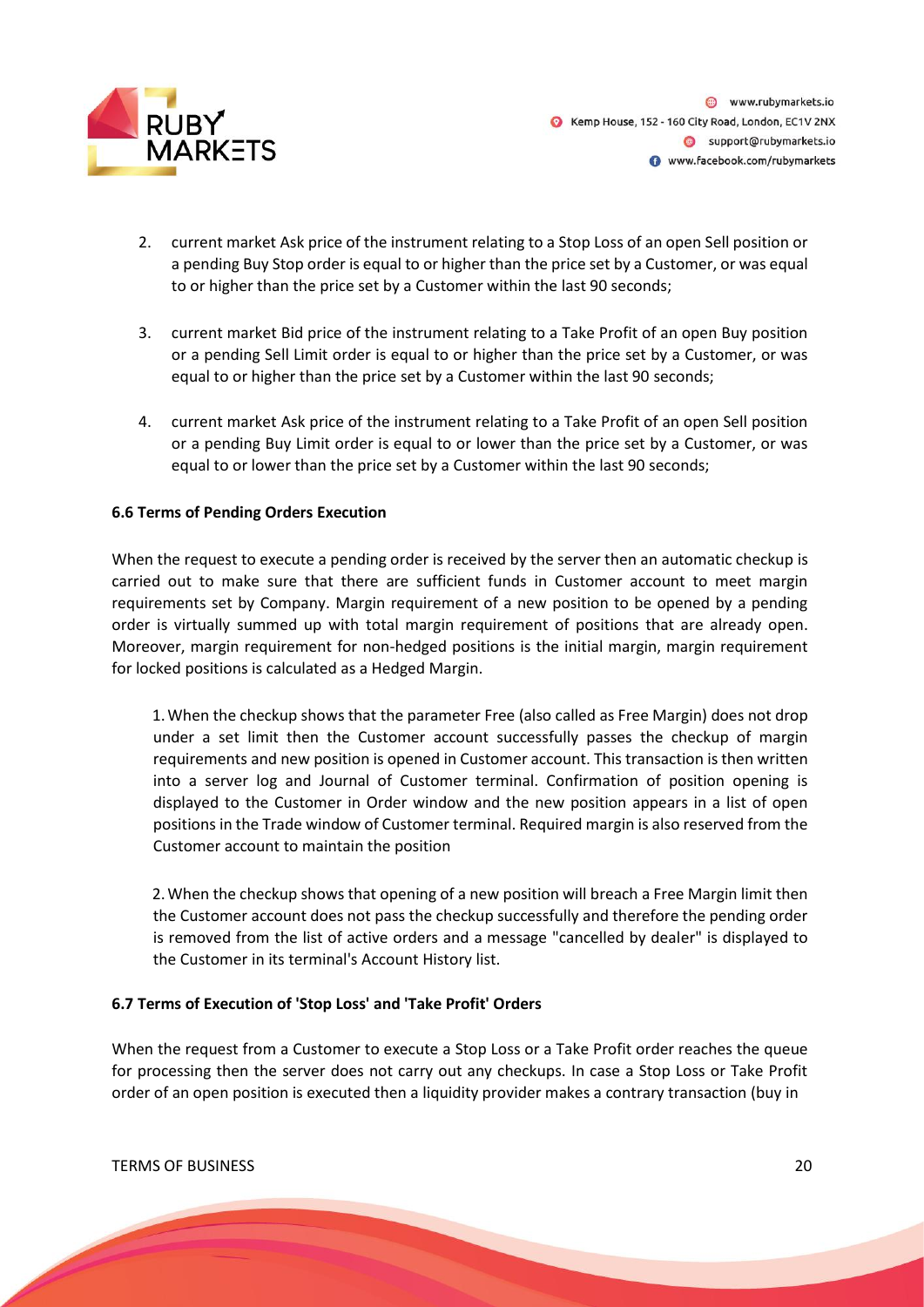

@ www.rubymarkets.jo Kemp House, 152 - 160 City Road, London, EC1V 2NX Support@rubymarkets.io www.facebook.com/rubymarkets

case of a Sell position, sell against a Buy position) at the price set by a Customer in the relevant Stop Loss or Take Profit order. This way the two way transaction is considered completed, profit or loss is added to Customer's balance, margin requirement of this specific position is removed from total margin requirement of all open positions.

# **6.8 Order Execution**

# **6.8.1 Order Execution at Posted Price:**

- 1. The price levels set in the orders of a Customer are considered as hypothetical. The Customer accepts unconditionally that in real market conditions the execution of Customer's order could be impossible with the specific prices set in the order. The Customer accepts to agree with all executions in all cases unless a clear mistake is made and this is confirmed by Company.
- 2. Customer's orders can be executed at prices set by the Customer only at normal market conditions and also in cases when there are no price gaps or price differences between the current market price of an instrument quoted by the server at the precise moment the order reaches the queue for processing and the price of an instrument quoted by a server not more that 90 seconds before the order reaches the queue for processing; and also when there are no price gaps and price differences between any two quotes during this specific time resulting a difference between the current market price and the price set in the order.
- 3. In the presence of price gaps or fast price movement Company is not obligated to execute Customer's orders at prices different from market prices. Company reserves the right to execute any Customer order at the set price at any market condition if it does not conflict with Customer's order.

# **6.8.2 Orders Cancelled by Dealer and Orders Executed with Slippage:**

Company reserves the right but not the obligation to execute types of orders such as Sell Stop, Buy Stop or Stop Loss at the price less beneficial for a Customer, and/or remove the types of orders such as Sell Stop or Buy Stop from the list of active order of a Customer in the following cases:

- 1. there is a price gap or large price movement between the current market price quoted by the server at the moment the order reaches the queue for processing and the price of an instrument quoted by a server not more that 90 seconds before the order reaches the queue for processing;
- 2. order reaches the queue for processing at the start of a trading session and there is a price gap or a large price movement between the first quote of a current trading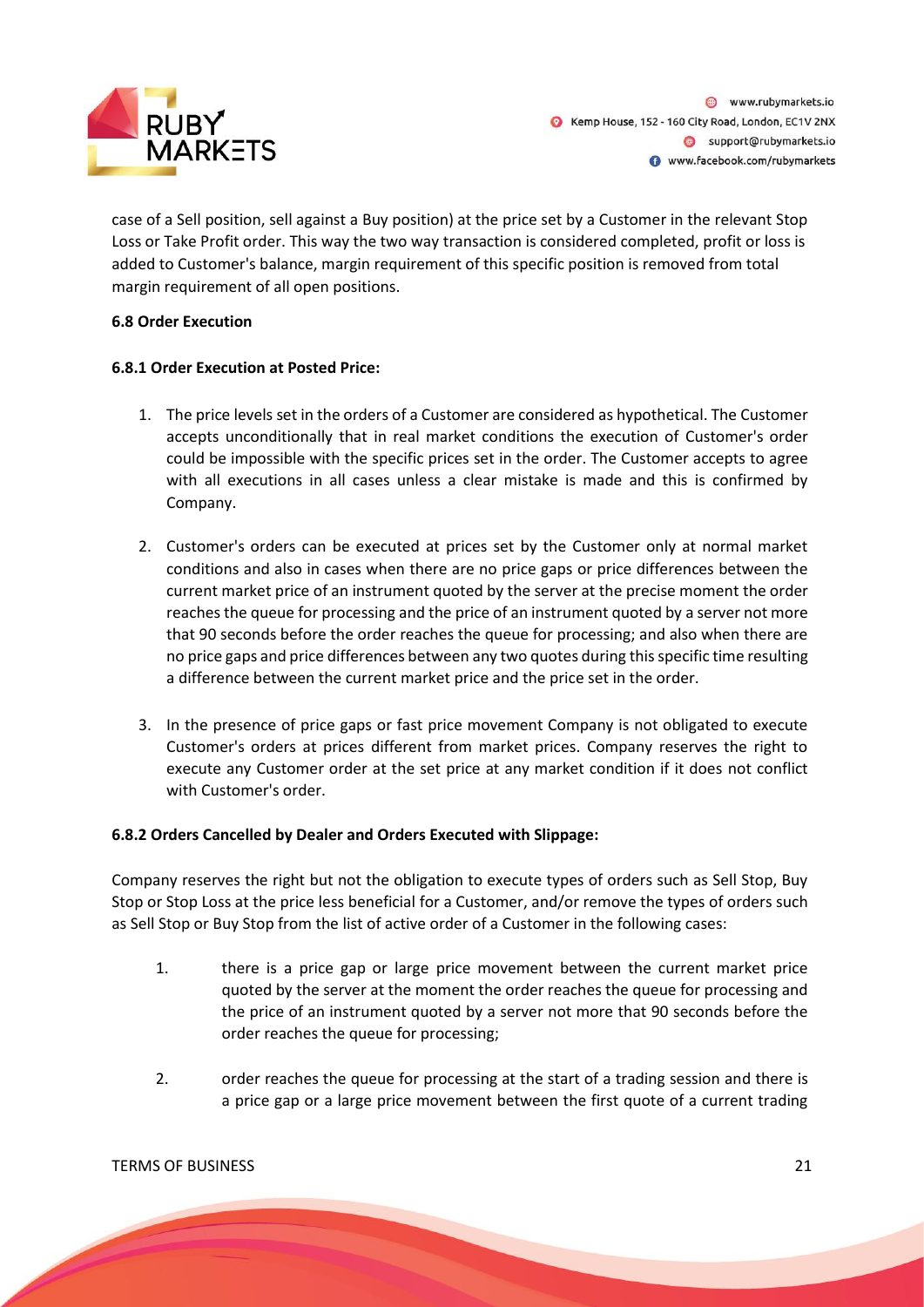

session and the last quote of a previous trading session resulting in a spread difference between the current market price and the price set in the order.

- 3. market conditions at the moment the order reaches the queue for processing differ from normal market conditions or were different from normal market condition during past 90 seconds resulting in a spread difference between the current market price and the price set in the order; in this case the "the price less beneficial for a Customer" is considered to be the first quote after the price gap or a large price movement or a first quote that is accessible to the liquidity provider at the moment the order reaches the queue for processing during market conditions not considered to be as normal;
- 4. Slippage is the difference between the expected price of a trade, and the price the trade actually executes at. Slippage can occur during periods of higher volatility, when market orders are used, and also when large orders are executed when there may not be enough liquidity at the desired price level to maintain the expected price of trade.

There are other times when the interbank is illiquid. If Customer requests to execute a trade at a certain price, and liquidity provider cannot deal at that price, Customer will receive the next best possible price. Company assumes no responsibility for slippage incurred by Customer for a specific transaction.

# **6.9 Execution of 'Sell Limit', 'Buy Limit' and 'Take Profit' Orders**

1. Sell Limit, Buy Limit and Take Profit orders can be executed at set prices in case the current market price quoted by the server at the moment the order reaches the queue for processing is in accordance with market conditions determined by the type and the price level of an order.

2. Company reserves the right but not the obligation to execute Sell Limit, Buy Limit and Take Profit orders at prices more beneficial to the Customer at own discretion.

3. Company reserves the right of not executing Customer's Sell Limit, Buy Limit and Take Profit orders in case market conditions set by the type and the price level of an order change within 90 seconds after the order reaches the queue for processing.

# **6.10 Succession of Order Execution**

1. In case multiple orders of a Customer reach the queue for processing the Buy Stop, Sell Stop and Stop Loss orders could be executed at first and only then Sell Limit, Buy Limit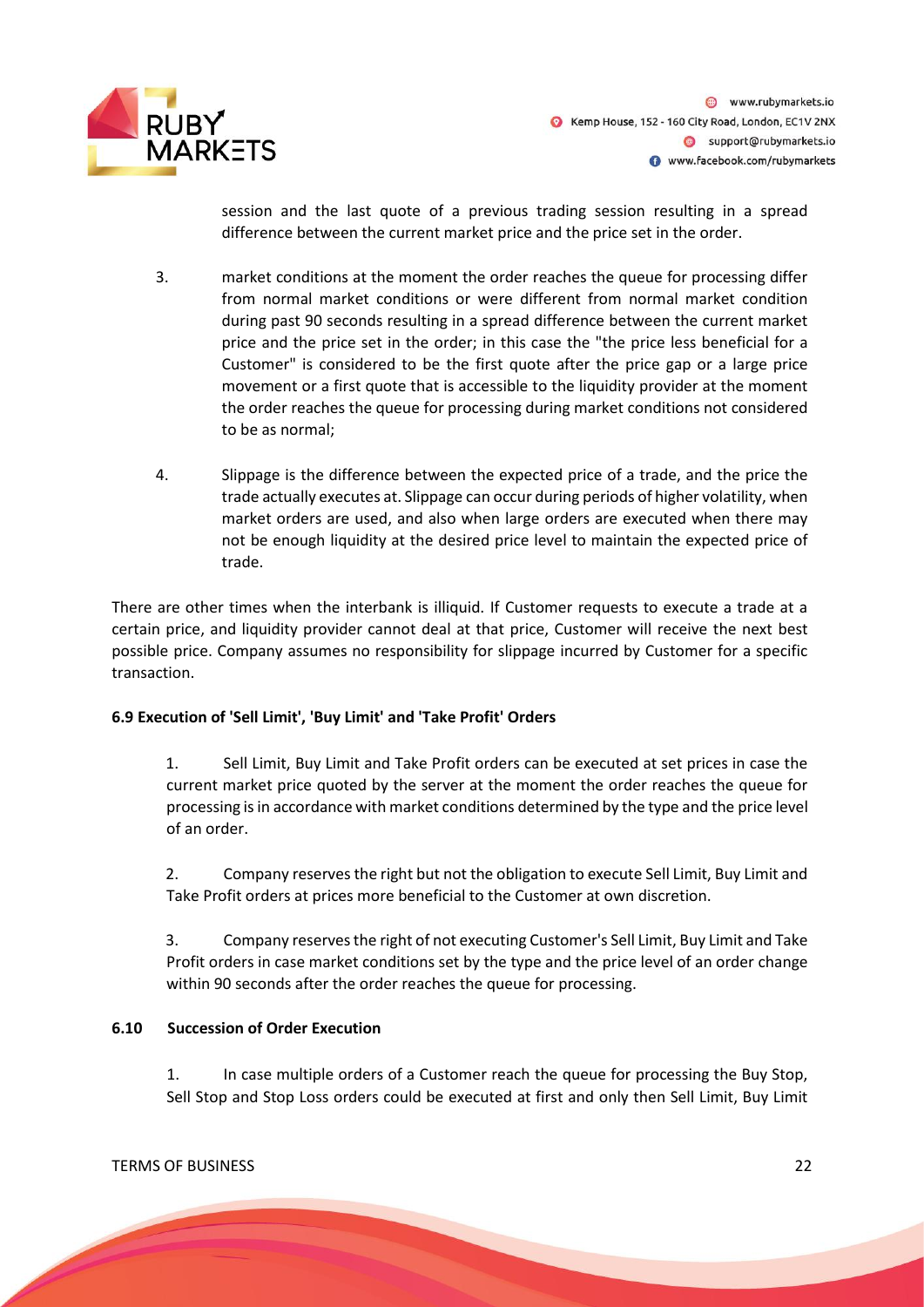

@ www.rubymarkets.io Kemp House, 152 - 160 City Road, London, EC1V 2NX Support@rubymarkets.io www.facebook.com/rubymarkets

and Take Profit orders. This is not affected by the sequence the orders arrive. Company reserves the right of independently deciding on the succession of order execution.

2. The time needed to execute orders could take up to 90 seconds for each order.

# **6.11 Order Duration**

- 1. All pending orders that trade 24 hours a day have the status of GTC (Good Till Cancelled) which means that these orders are considered to be active until executed or removed by a Customer.
- 2. Pending orders that trade in other trading sessions less than 24 hours a day have the status of "Day Order" and are removed by Company at the moment the trading session ends.
- 3. In order to place a pending order with limited duration it is necessary to select in the menu "Pending order" a function called "Expiry" and to set a date and time of the order expiry. When expiry arrives then the order is automatically removed from the list of active orders with the comment of "expired".
- 4. All Stop Loss and Take Profit orders have the status of GTC and unlimited duration.
- 5. Stop Loss and Take Profit orders placed by a Customer to a pending order have the status of "If Done" which means that they become active only after a successful execution of this specific pending order and only in relation to the position opened with this specific pending order.

# **7. Liquidation of Customer Positions**

Company shall have the right, in its sole discretion, but not the obligation, to liquidate all or any part of Customer's positions if:

- Customer's account has minimum margin level specified by Company for Customer's account type;
- any dispute arises concerning any Customer trade;
- Customer fails to timely discharge its obligations to Company;
- Customer is insolvent or filing a petition in bankruptcy or for protection from creditors;
- Company is advised by the appointment of a receiver;
- Customer Agreement with Customer has been terminated;
- an Event of Default has occurred; or Company deems liquidation necessary or advisable for Company's protection or to prevent what Company, in its discretion, considers to be a violation of any applicable regulations or good standards of market practice.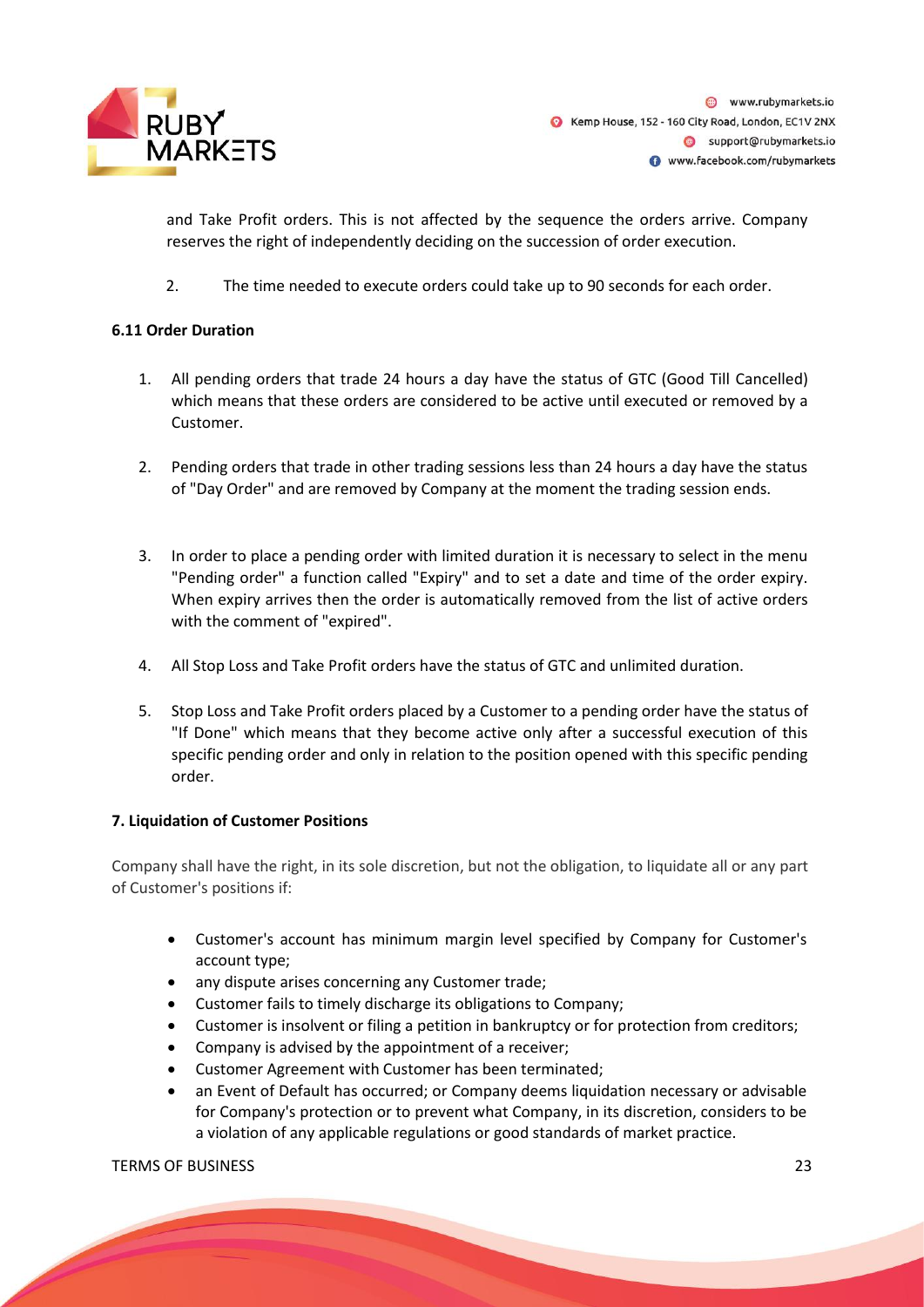

@ www.rubymarkets.io Kemp House, 152 - 160 City Road, London, EC1V 2NX Support@rubymarkets.io www.facebook.com/rubymarkets

- 1. Company has the discretion, but not the obligation, to liquidate all or any part of Customer's positions in any of Customer's Company accounts, whether carried individually or jointly with others at any time and in such manner and in any market as Company deems necessary, without prior notice or margin call to the Customer. Company will not have any liability to Customer in connection with such liquidations (or if the Company MT4 server experiences a delay in effecting, or does not effect, such liquidations) even if Customer subsequently reestablishes its position at a less favourable price.
- 2. Customer expressly waives any rights to receive prior notice or demand from Company and agrees that any prior demand, notice, announcement or advertisement shall not be deemed a waiver of Company's right to liquidate any Customer position. Customer understands that, in the event positions are liquidated by Company, Customer shall have no right or opportunity to determine the order or manner of liquidation. If Company executes an order for which the Customer did not have sufficient funds, Company has the right, without notice to Customer, to liquidate the trade and Customer shall be responsible for any loss as a result of such liquidation, including any costs, and shall not be entitled to any profit that results from such liquidation.
- 3. Customer acknowledges and agrees that Company deducts overnight adjustments, commissions and various other fees from Customer's accounts and that such deduction may affect the amount of equity in Customer's account to be applied against the Margin Requirements. Customer's positions are subject to liquidation as described herein if deduction of commissions, fees or other charges causes Customer's account to have an insufficient balance to satisfy the Margin Requirements.
- 4. If the Company MT4 server does not, for any reason, effect liquidation, and Company issues a margin call to Customer by e-mail or any other method, Customer must satisfy such margin call immediately. Customer agrees to monitor e-mail and internal MT4 messages and satisfy any margin call issued by Company by immediately depositing funds in Customer's account to pay, in full, the under-margined position. Notwithstanding such margin call, Customer acknowledges that Company, in its sole discretion, may liquidate Customer's positions at any time.

# **7.1 Succession of Liquidation**

- 1. If Customer's account equity reaches minimum margin level specified by Company in section 1.6 of these Terms (minimum margin level is 20% for all accounts opened since July 1st 2009), Company server shall send a liquidation request to the execution queue.
- 2. Company shall effect the liquidation by closing Customer's open positions at current market prices available for liquidity providers upon receipt of the liquidation request from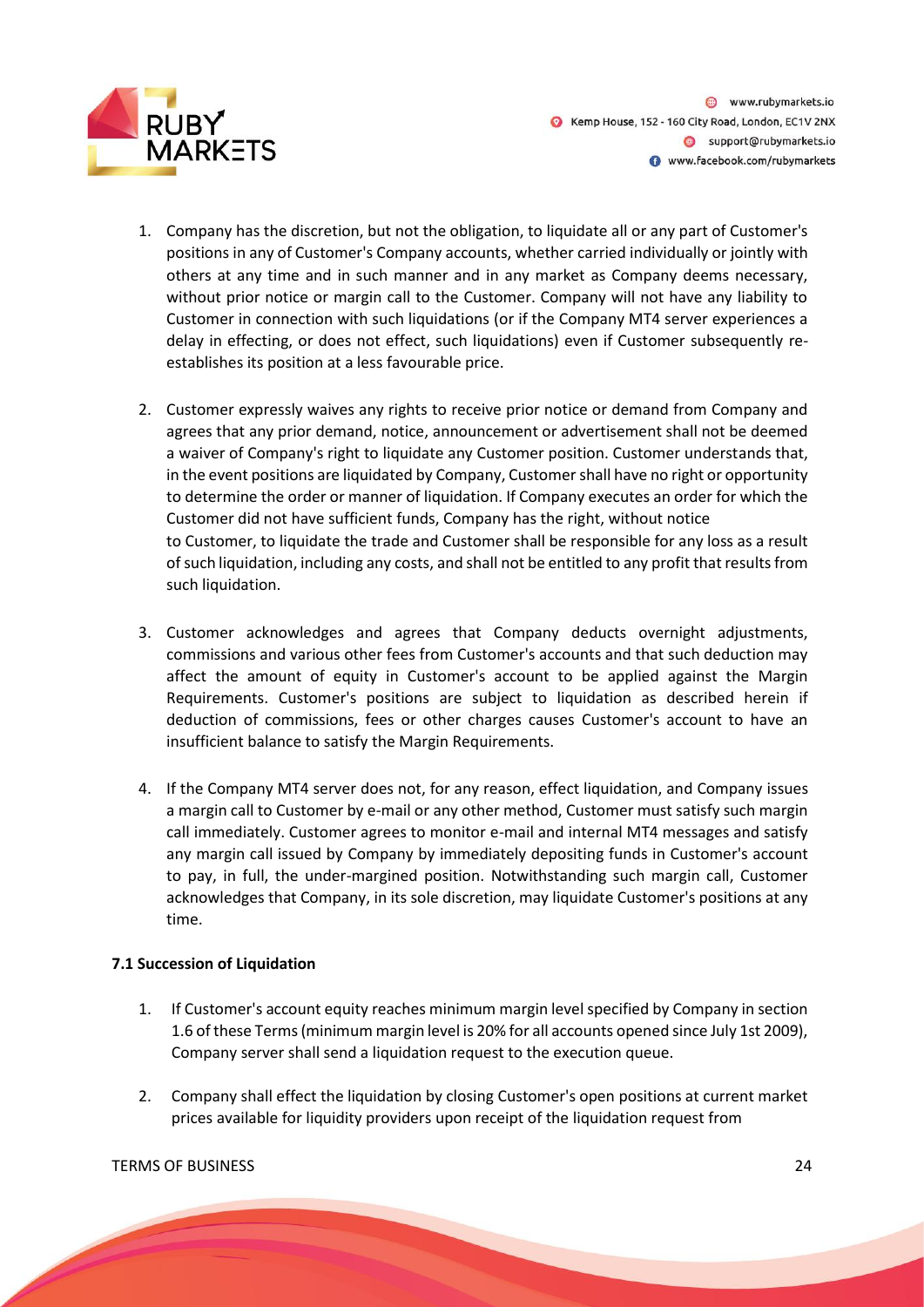

the queue. Liquidated positions shall be commented by the 'stop out' record in server logfiles and by the 's/o' record in client log file.

- 3. If Customer's account has more than one position, such position shall be liquidated in descending order of floating loss.
- 4. Liquidation of locked positions shall be effected by closing Buy positions at the current Bid price and by closing Sell positions at the current Ask price.

# **7.2 Liquidation of Positions on Expired Contracts**

In the event Customer's account has open positions in contracts with expiry date specified (futures CFDs), position are subject for liquidation at the last quote on the expiry date and at time specified by Company.

- 1. Company has discretion, but not the obligation, to notify Customer of approaching expirations by internal MT4 mail. Customer agrees to find out expiration schedules of underlying assets with no assistance of Company. Company has discretion, but not the obligation, to set expirations of its instruments on expiry dates of respective underlying assets.
- 2. Company has the right to put instruments with approaching expiry dates into the 'Close Only' mode that prohibits opening new positions.

# **8. Provisions Related to Customer Account History**

- All Customer's positions, orders and balance operations shall obtain an unique identification number ('ticket') shown in all related server log-files and client log-files, as well as displayed in 'Trade' and 'Account History' layouts of client terminal. Partially closed positions shall be displayed in the 'Account History' layout with the same ticket and shall be commented as a 'partial close', and the remained part of the open position shall obtain a new ticket.
- Customer's orders requests shall be deemed executed exclusively if corresponding server log records are available to Company.

# **9. Overnight Payments and Charges**

• Customer's open positions are subject to overnight adjustments specified by contract details at 23.59 in platform time zone.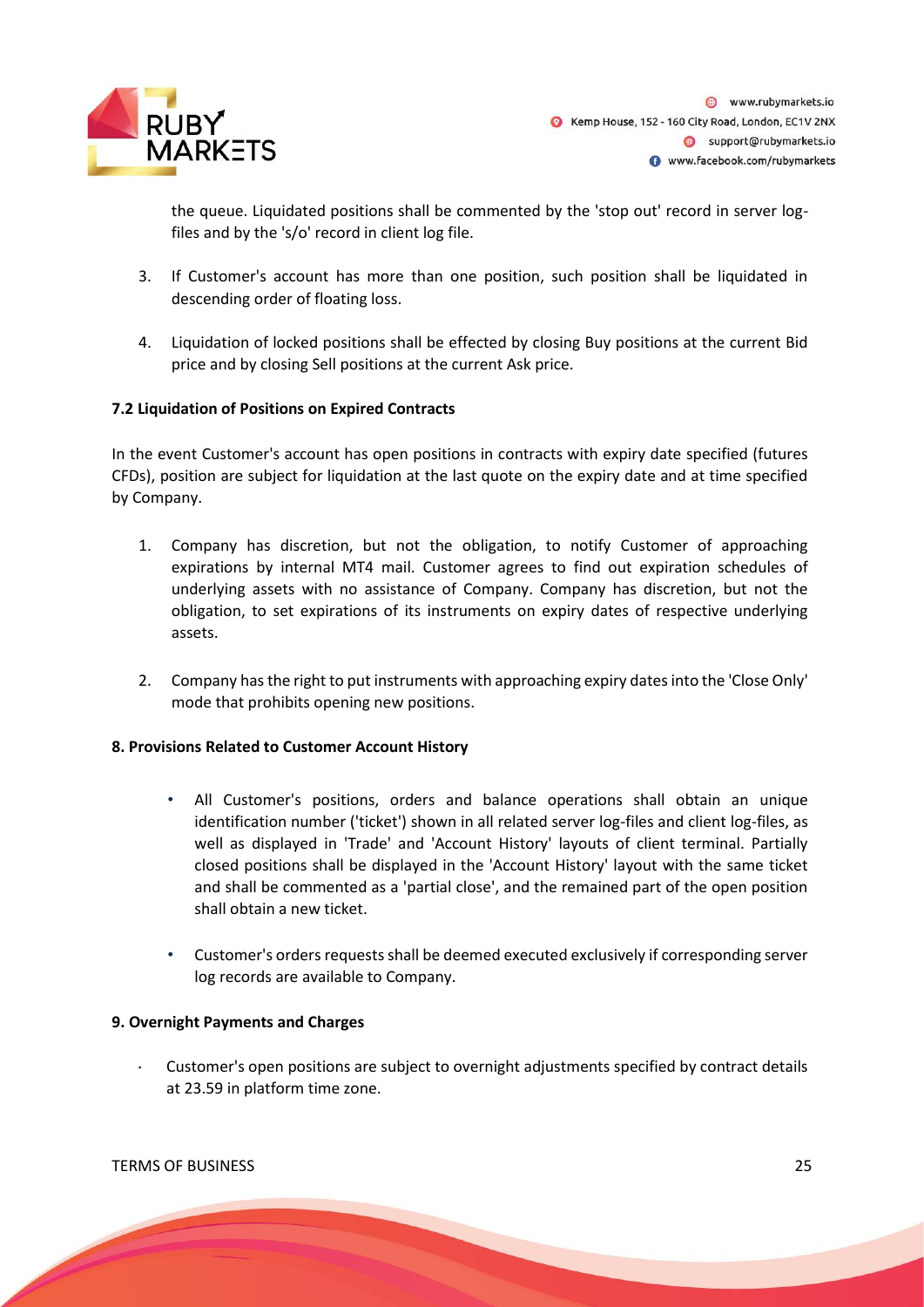

- Overnight adjustment values shall be displayed in the 'SWAP' column in the 'Trade' layout of client terminal.
- Customer open positions are subject to overnight adjustments multiplied by three at 23.59 each Wednesday (3day SWAPs).
- Overnight adjustments summary shall be applied to Customer's account balance after closing its positions.

# **10. Spread**

Company has the right, in its sole discretion, but not the obligation, to widen spreads:

- individually to Customer if the ratio of its recent requests and effective transactions is unreasonably high;
- jointly to all customers under abnormal market conditions, in the event of force majeur or if Company deems such widening reasonable and customers are notified not less than 1 day before the widening by a notice at the Company website.
- temporarily for one or another instrument if the data stream contains repeating errors such as price gaps followed by returning to previous price levels.

# **11. Leverage**

Company has the right, in its sole discretion, to change the leverage ratio applied to ANY Customer's account as at any time it deems necessary for the best interest of both Company and Customer. This may happen during extreme volatility in the market, or various other circumstances:

If Customer's account is not denominated in USD, Company shall follow the above rules using a USD equivalent of Customer's account balance calculated at the current rate of the corresponding currency pair quoted by Company.

# **12. Customer Complaints**

# **12.1 Complaint Preparation**

1. Customer has discretion to raise a claim to the Company Compliance Department in the event of any Company's dissatisfactory action or inaction related to Customer's account, or in any event Customer deems such claim appropriate. Company Compliance Department shall accept Customer claims at **support@RubyMarkets.io** within 24 hours after corresponding events in Customer's account.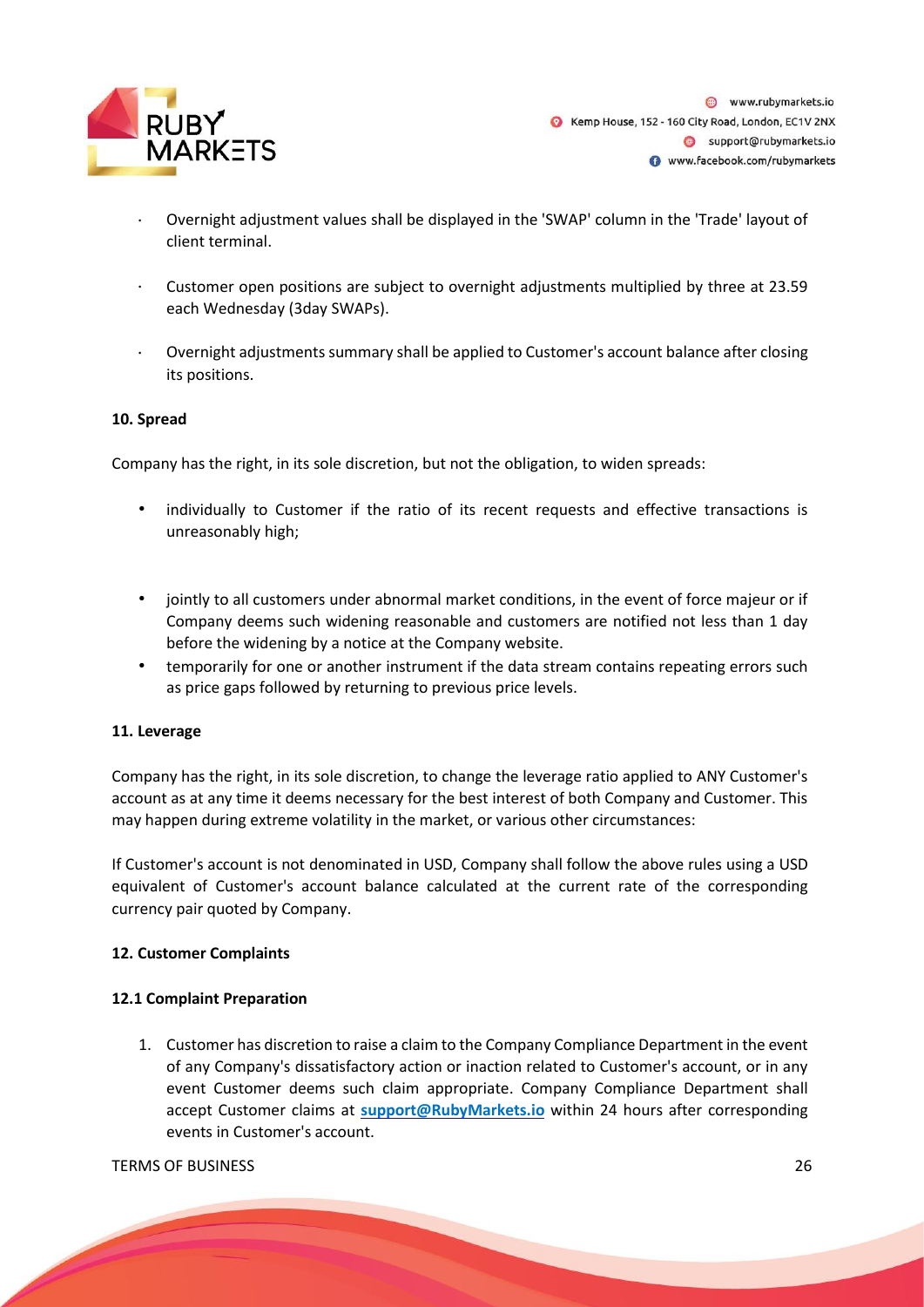

2. Customer shall contribute to Company in handling of Customer's claims by providing the Company Compliance Department with all necessary information, including, but not limited to:

Customer's Name and Surname (for corporate clients - company name); Customer's account login; Date and time of the issue in the platform time zone; Tickets of orders and positions involved; Detailed description of the issue.

3. Customer has obligation to avoid any kind of offensive vocabulary, intimidation, unsubstantiated accusation or emotional interpretation of anything related to his claim or to Company or its business.

# **12.2 Complaint Handling**

1. Company shall take decisions on Customer claims within two working days upon receipt. In the event Company is unable to take decision on Customer's claim within the above period,

Company shall notify Customer by telephone or by e-mail about the extension of the investigation terms.

- 2. Customer accepts server log-file records as a main source of information in the context of handling of Customer claims. Customer accepts the absolute seniority of server log-file records against other sources, including client terminal log-file records.
- 3. Company shall indemnify Customer exclusively by depositing in Customer's account with Company.
- 4. In the event Company deems necessary to delete one or another of Customer's tickets, such tickets shall be removed from Customer's client terminal, and Customer's account balance and/or equity shall be adjusted by the summarized value of profit/loss and rollovers related to such tickets.
- 5. In the event Company deems necessary to restore one or another of Customer's tickets, such tickets shall be re-established in 'Trade' layout of Customer's client terminal; summarized profit/loss and rollovers related to such tickets shall be deducted from Customer's account balance and applied to Customer's account equity in connection with current market prices.

# **12.3 Rejected Complaints**

1. Company shall have the right, in its sole discretion, but not the obligation, to decline Customer claims on the expiry of 24-hourly period after related issues. Company may not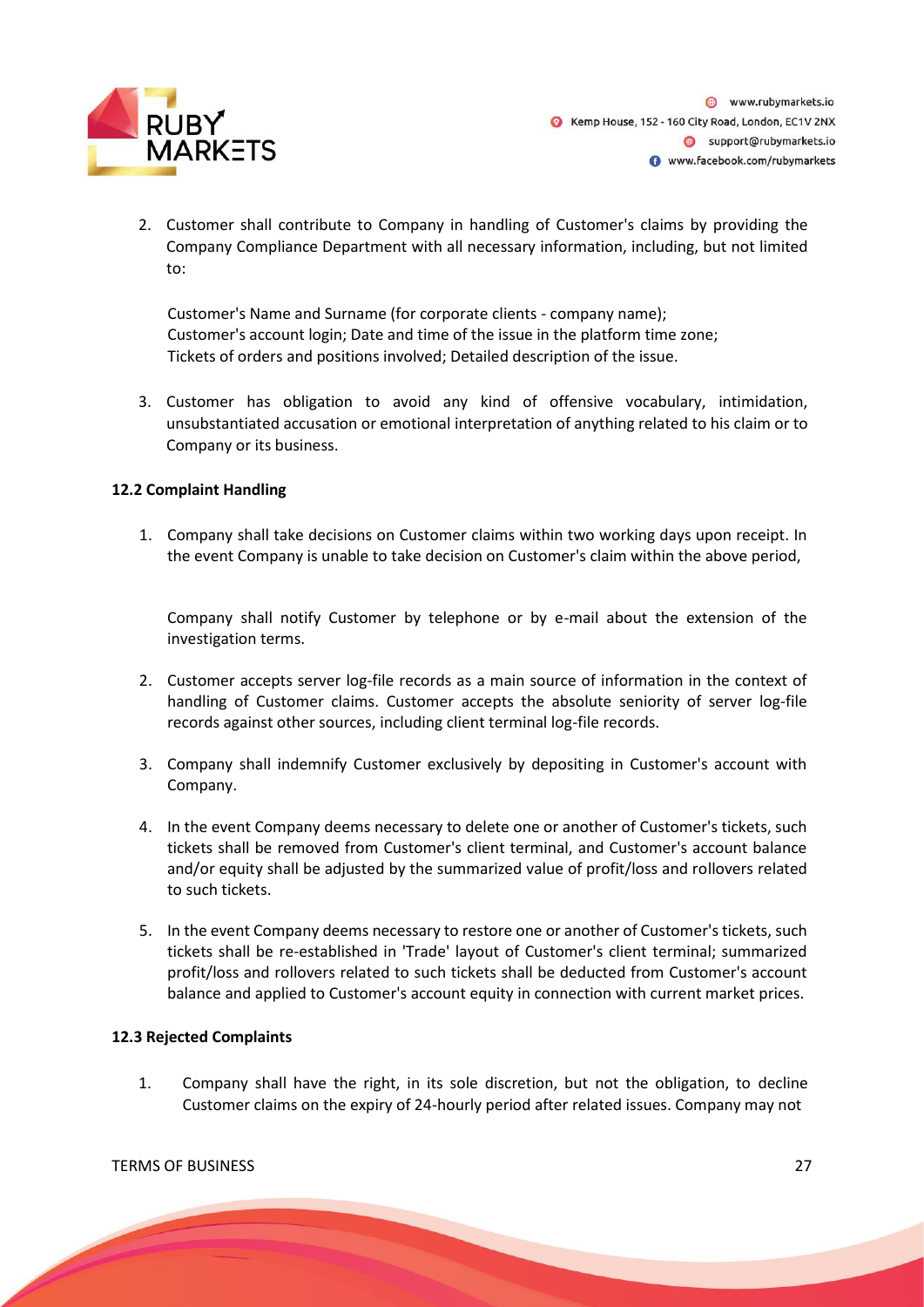

accept claims handed over to Company by email to any Company email address accept **support@RubyMarkets.io** or otherwise contradictory to clause 13.2.

2. Company shall have the right to decline Customer's claim or any of its arguments if server log-file record required for examination of such claim or arguments does not exist.

Company shall have the right, in its sole discretion, but not the obligation, to decline:

- customer claims related to execution period of any requests or orders; customer claims related to server maintenance works, if such works were previously announced at the Company website not less than 48 hours before the server downtime.
- customer claims related to differences between rates quoted by Company and similar rates quoted by another companies or institutions (including rates of underlying assets), except for claims related to manifest errors in Company's data feed.
- customer claims related to delays or interruptions of service or transmissions, or failures of performance of the server, regardless of cause, including, but not limited to, those caused by hardware or software malfunction; governmental, exchange or other regulatory action; war, terrorism, or Company's unpremeditated acts.
- customer claims related to commissions of trades with timeframe of 3 minutes or lesser

# **13. Quotes Database**

- Company has the right to refresh, update and modify historical quotes data for purposes of error correction, filling gaps arising from server downtime and for any other purposes Company, in its sole discretion, deems reasonable.
- Company has the right to use any sources of historical quotes data for building its own charts.

In the event any dispute or claim is related to missing or erroneous charts data, Company shall make its decisions solely using server log-file records and corrected charts data.

# **14. Bonuses**

14.1 Ruby Markets Limited may elect to grant a benefit to Customer by depositing bonus amounts in Customer's trading account, subject to certain terms and conditions as shall be determined by Ruby Markets Limited, at its sole discretion. Such bonus amounts may not be withdrawn by Customer, unless Customer complies with the applicable trading requirements posted on Ruby Markets Limited's website as may be amended from time to time or as communicated to Customer.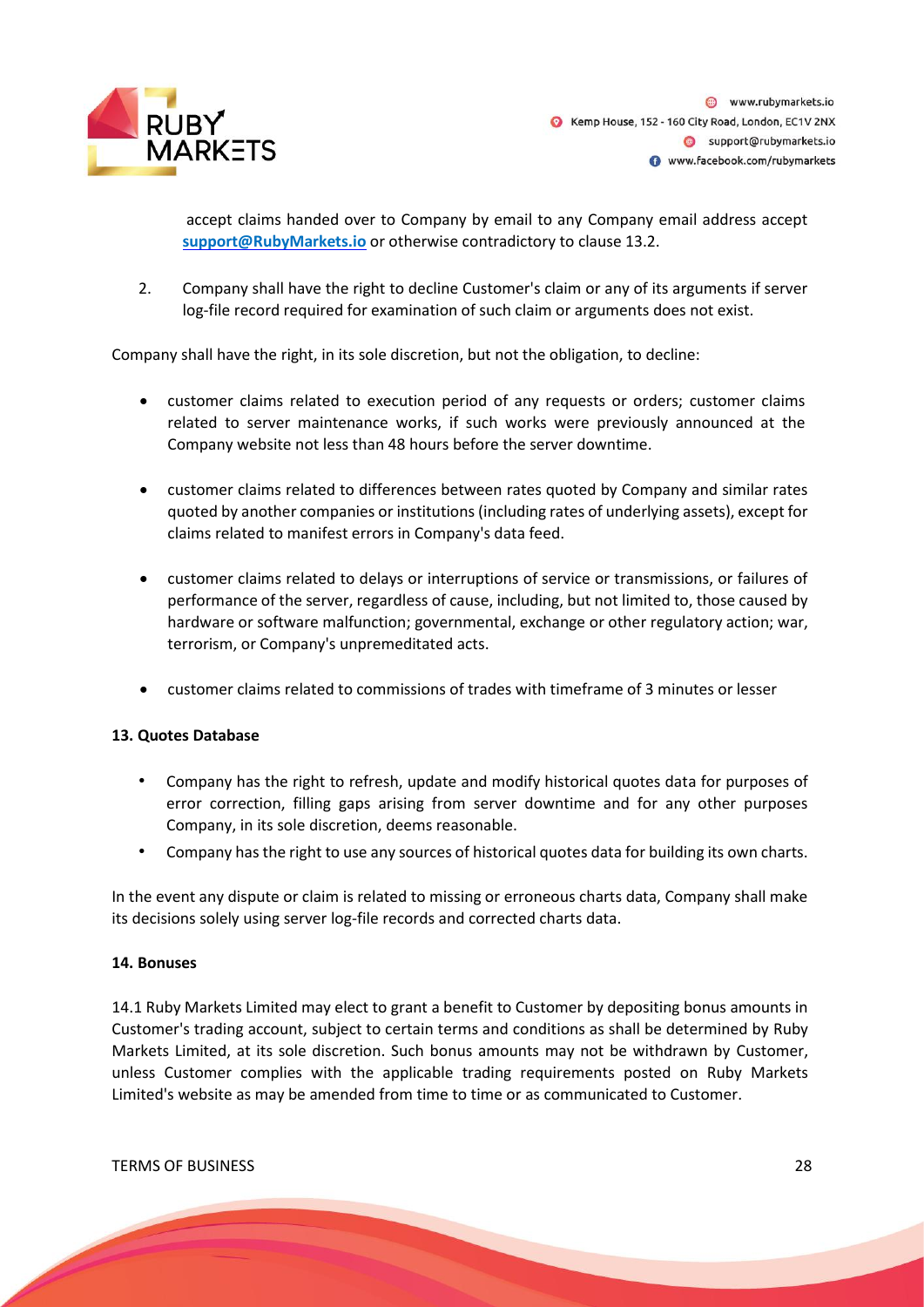

14.2 If Ruby Markets Limited suspects or has reason to believe that Customer has attempted fraudulent activity in order to claim a bonus, or any other promotion, Ruby Markets Limited reserves the right to:

(i) Cancel or reject the bonus promotion, and any related Trading Agent bonus, at its sole discretion (ii) To terminate Customer's access to services provided by Ruby Markets Limited and/or terminate the contract between Ruby Markets Limited and the Customer for the provision of services, (iii) To block Customer's Account(s) and to arrange for the transfer of any unused balance to Customer.

14.3 If Ruby Markets Limited suspects or has reason to believe that Customer has abused the terms and conditions of a bonus offer by hedging positions internally (using other trading accounts held with Ruby Markets Limited) or externally (using other trading accounts held with other brokers), Ruby Markets Limited reserves the right to cancel bonuses, and any trades or profits associated with Customer's account(s).

14.4 Bonus promotions may be restricted in certain jurisdictions.

14.5 Ruby Markets Limited reserves the right to cancel or reject bonus promotions at its sole discretion

# **TERMS & DEFINITIONS**

o **A**

- 'Abnormal Market Conditions' 'Rapid Market' or 'Thin Market'.
- 'Account History' a register of completed transactions, balance operations and cancelled orders in Customer's account.
- 'Ask' the price at which a seller or a marketmaker is willing to accept for a traded instrument, also known as the offer price; a price for establishing an open Buy position.
- 'Available Margin' ('Free Margin') a rest of funds in Customer's account with the deduction of margin, floating profit/loss and rollovers summary.

o **B** 

• 'Balance' - a summarized financial result of all funds deposited in and withdrawn from Customer's account and of all closed positions in Customer's account.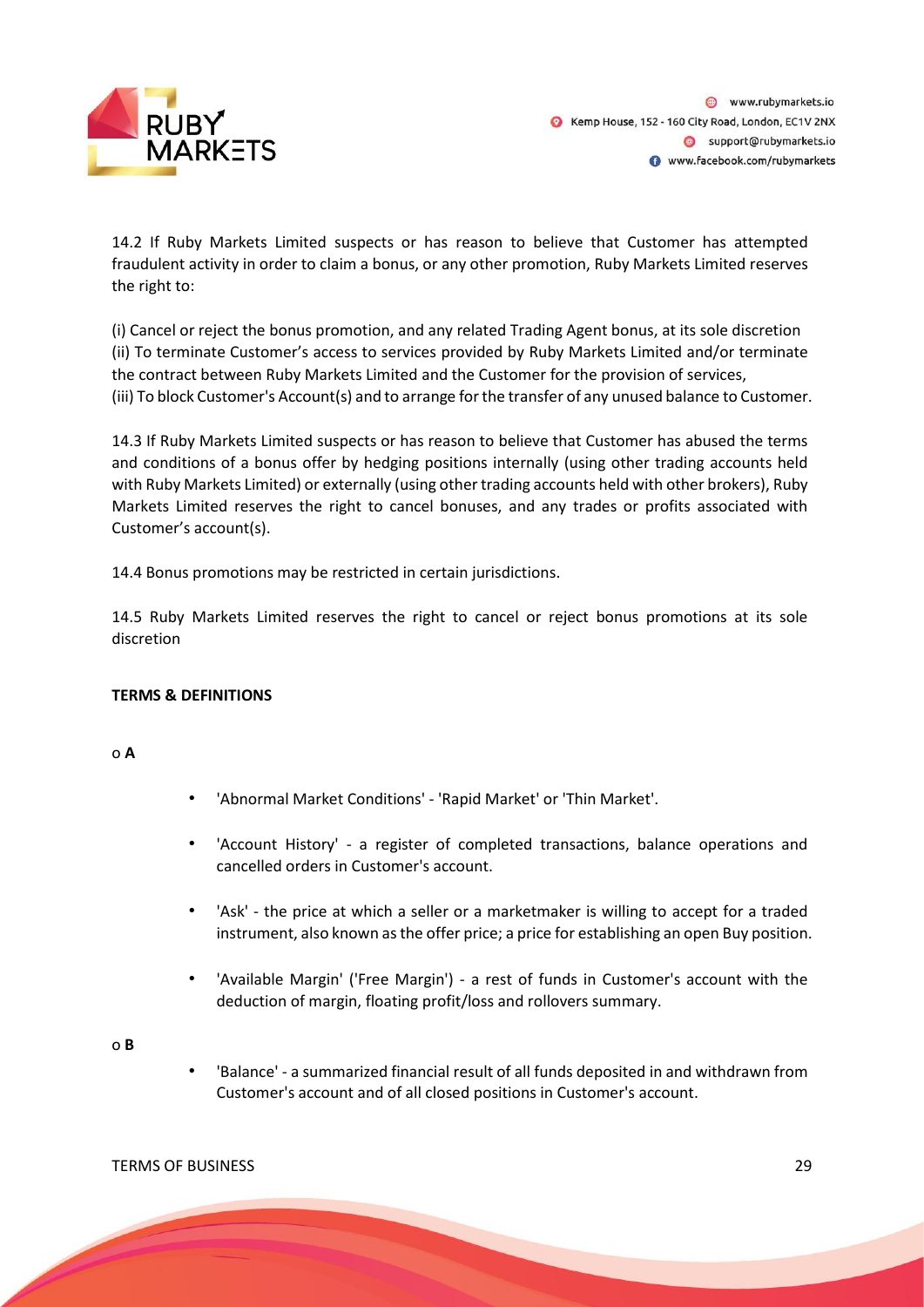

- 'Bid' the price at which a seller or a marketmaker is willing to buy a traded instrument; a price for establishing an open Sell position.
- 'Buy Limit' a pending order for establishing an open Buy position in Customer's account in the event the price on the specified instrument falls to the specified level; can be only executed at the Ask price and placed below the current Ask price of the specified instrument. 'Buy Position' - an open position that represents expectation that market price shall increase. For example, buying the base currency against the quote currency or buying a contract for differences on an underlying security rate.
- 'Buy Stop' a pending order for establishing an open Buy position in Customer's account in the event the price on the specified instrument rises to the specified level; can be only executed at the Ask price and placed above the current Ask price of the specified instrument.

#### o **C**

- 'CFD' (Contract for Differences) an object of electronic transaction based on the price fluctuation of an underlying asset (for example, stock or futures contract).
- 'Company' RUBY MARKETS LIMITED, a liquidity provider in foreign currencies, bullion, contracts for differences and futures registered at United Kingdom.
- 'Company website' RUBY MARKETS LIMITED website a[t](http://www.tradesto.com/) [www.rubymarkets.io.](http://www.rubymarkets.net/)
- 'Chart' diagrammatic representation of historical quotes in the form of line, bars or candlesticks.
- 'Client Log-file' a text file located in the folder MetaTrader4/Logs and used for recording all requests of client terminal; it is created in the form of separate daily files.
- 'Client Terminal' the MetaTrader 4 program of version 4.xx designed for Customer trading, exercising supervision over Customer accounts, obtaining real-time and historical quotes, news and other market information that Company may have made available to Customer; also commonly used for technical analysis, automated trading by Expert Advisors and for Customer feedback via internal mail system.
- 'Close' a request or instruction for closing a specified position at the current market price.
- 'Close By' a request or instruction for closing the two locked positions on the same instrument.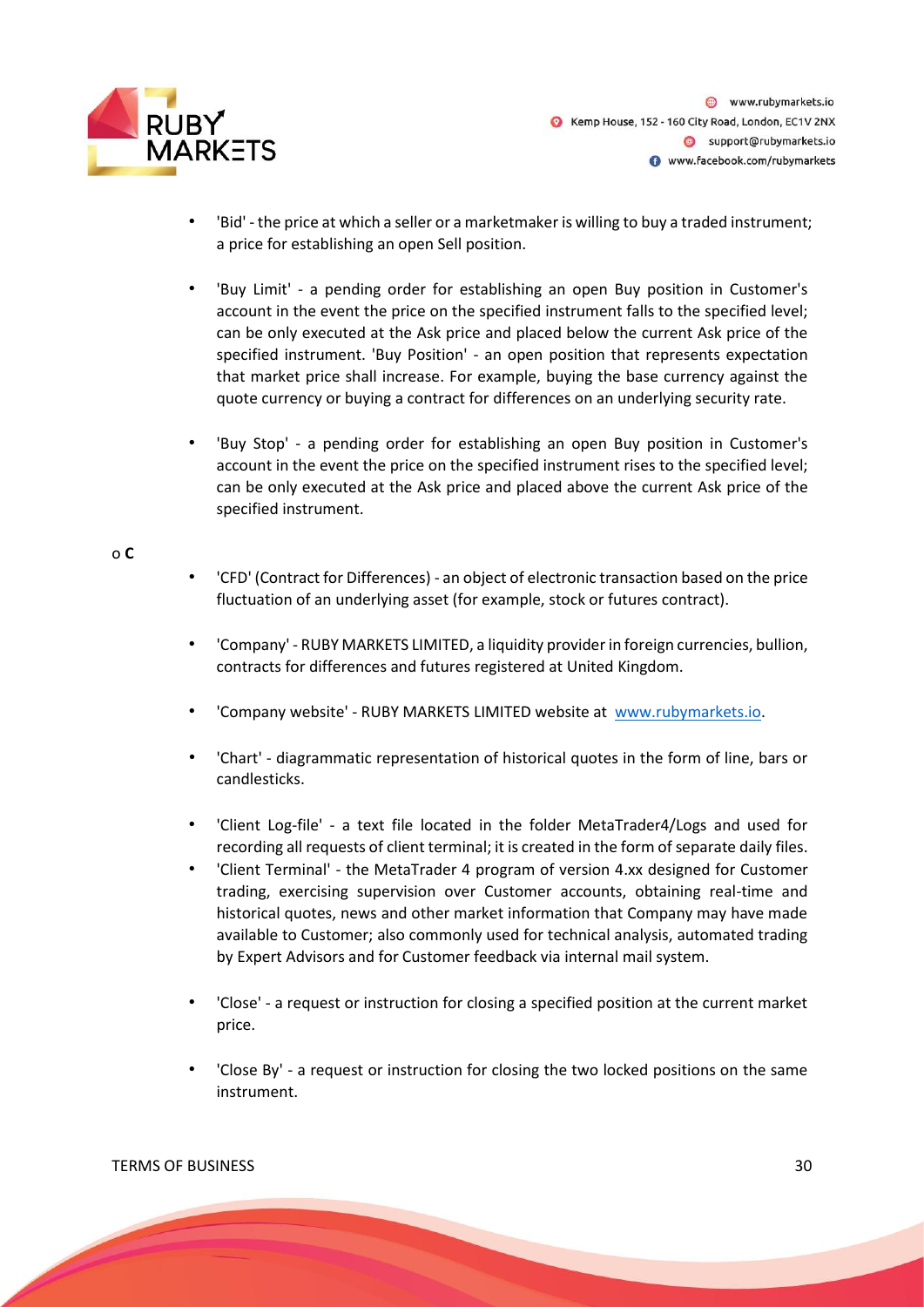

- 'Commission' an amount of service payments charged to Customer's account.
- 'Contract Details' parameters of an instrument specified by Company for Customer trading and published at Company website.
- 'Currency Pair' traded instrument based on the change of the value of one currency against another currency.
- 'Customer' a physical or juridical person, a signatory of Customer Agreement with Company.
- 'Customer Account' (Account) Customer's personal system register of its transactions, orders and balance operations.

#### o **D**

- 'Datafeed' a stream of quotes in Company MetaTrader 4 trading platform.
- 'Dispute', Complaint, Claim the event Customer believes that Companys's action or inaction is erroneous or contradictory to these Terms or/and to Customer Agreement, and vice versa.

#### o **E**

- 'Expiry' an instruction for cancellation of pending order at specified time and date.
- 'Expert Advisor' a program written in MQL4 (MetaQuotes Language 4) and executed by client terminal for the purpose of automated trading in Customer's account.
- 'Equity' a net worth of funds in Customer's account.
- 'Explicit Error' an event the position opening or closing price significantly differs from the market price being actual at the moment of execution; an event the execution of Customer's order or request is inconsistent with its order or request by general meaning.

#### o **F**

• 'Floating Profit/Loss' - a difference value between Customer account's equity and balance.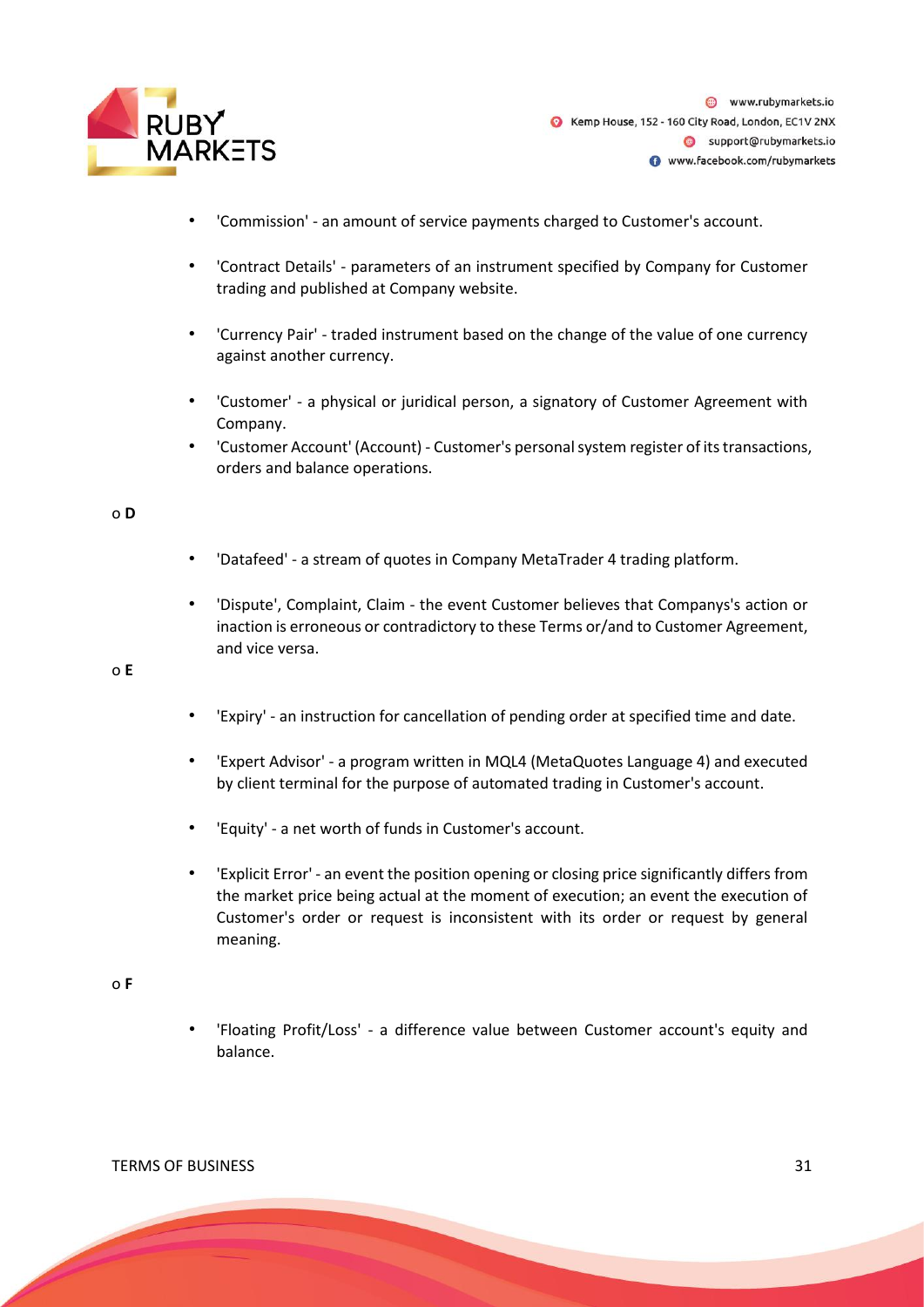

@ www.rubymarkets.jo Kemp House, 152 - 160 City Road, London, EC1V 2NX Support@rubymarkets.io www.facebook.com/rubymarkets

o **G**

• 'Gap' - significant difference between the two consecutive quotes; may been shown on charts as a blank field between bars or candles when the time period between the two quotes covers the bar's or candlestick's close time.

o **H**

• 'Hedged margin' - Company margin requirements for maintaining locked positions.

o **I**

- 'Initial Margin' (Margin) Company's requirements for a security collateral for opening a position.
- 'Instant Execution' a request execution type that means all quotes shown in client terminal may be accepted by Company for Customer's trading with no preliminary requests for quotes.

o **L**

- 'Leverage' transaction size/margin ratio; for example, the 1:100 leverage shall mean that Customer is required to have 1% of transaction size in its account as a security collateral (i.e. margin).
- 'Liquidity provider' Company's employee responsible for accepting Customer requests, executing Customer orders and for carrying out the liquidation of Customer open positions in the event of Stop-Out.
- 'Login' Customer account's unique identification number.
- 'Locked Position' a position consisting of equal long and short positions on the same instrument; locked positions require 50% of summarized margin for both positions.
- 'Lot' a transaction size unit in MetaTrader 4; with reference to currency pairs 1 lot is equal to a contract on 100'000 base currency units; with reference to stock CFDs 1 lot is equal to one unit of an underlying security.
- 'Lot Size' an amount of base currency units or underlying asset units specified by Company contract details as a transaction size per one (1.0) standard lot.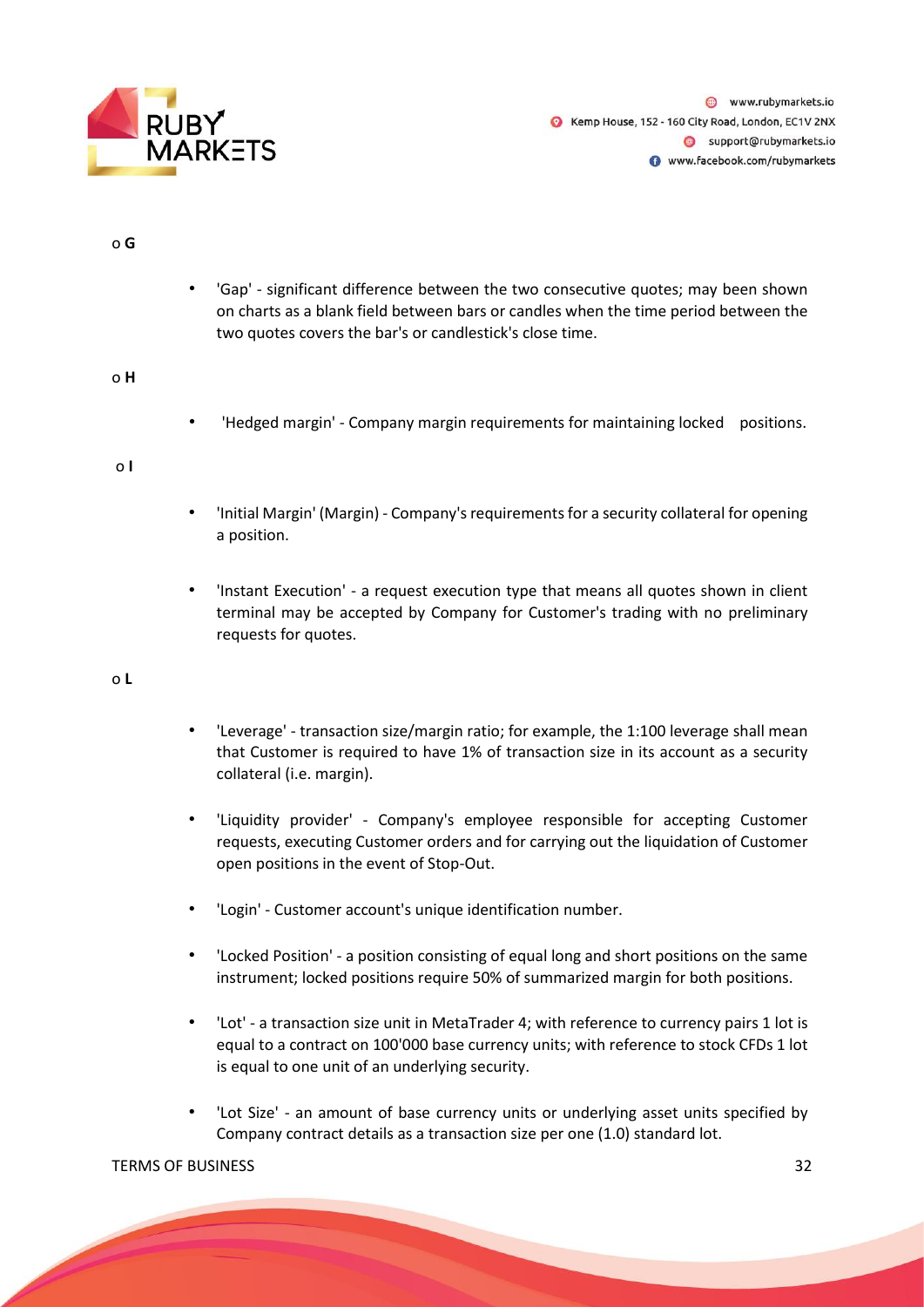

@ www.rubymarkets.jo Kemp House, 152 - 160 City Road, London, EC1V 2NX Support@rubymarkets.io www.facebook.com/rubymarkets

o **M**

- 'Margin' a summarized value of account's funds reserved as a security collateral for maintaining Customer's open position in accordance with Company's Margin Requirements.
- 'Margin Level' an equity/margin percentage ratio.
- 'Margin Trading' a customer trading service utilizing the leveraged technique that provides Customer with ability to make transactions exceeding its account's deposit.
- 'Market Opening' the time when instruments become available for Customer trading after weekends, holidays, regular closing intervals or server downtimes.
- 'Market Order' an electronic instruction for opening a position in Customer's account at the current market price.
- 'MetaTrader 4' a software platform designed for online trading; consists of: MetaTrader 4 Client ('client terminal'), MetaTrader 4 Server ('server'), MetaTrader 4 Data Center ('data-center'), MetaTrader 4 Multiterminal ('multiternminal'), MetaTrader 4 Mobile, MetaTrader 4 Smartphone; it is a technological basis of AM's customer trading services.
- 'Modify' a request for modification of pending order's level; a request for placement, cancellation or modification or 'Stop Loss' or 'Take Profit' levels on an open position or pending order.
- 'Multiple Close By' a request or instruction for closing all locked position in Customer's account.

o **N**

• 'Normal Market Conditions' - antithesis to 'Rapid Market' and absence of market data errors

# o **O**

• 'Open Position' - a contract for buying or selling an instrument being in force in Customer's account; it is the first part of a complete transaction and an obligation for making an equal counter transaction afterwards; it is also treated as Customer's obligation to satisfy Company's Margin Requirements and to maintain, without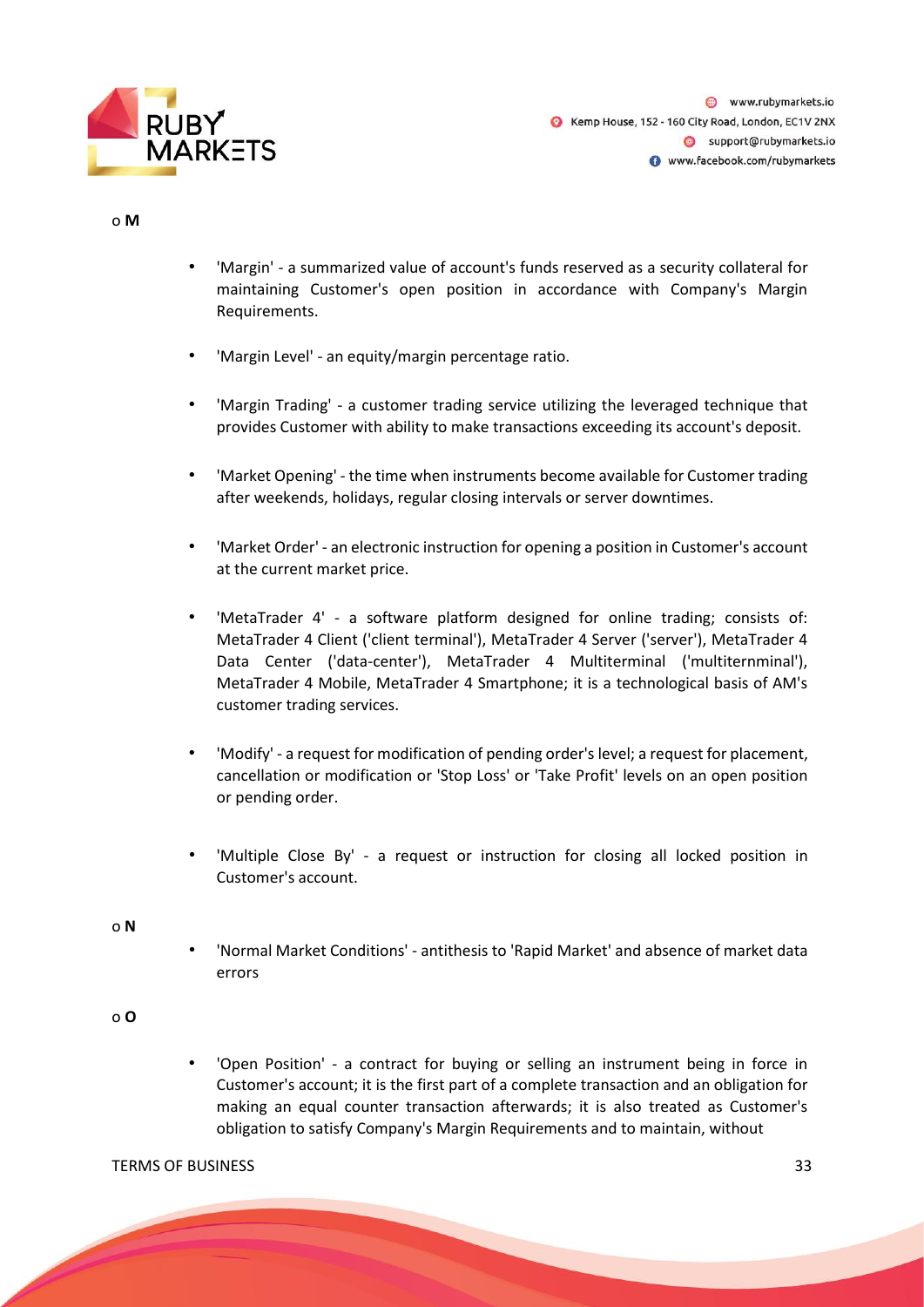

notice or demand from Company, a sufficient account balance at all times to continuously meet Company's Margin Requirements and the equity/margin minimum ratio specified by Company (for example, a minimum ratio of 50%).

- 'Order' an electronic instruction for opening or closing a position in Customer's account on a specified instrument in the event its price reaches the specified level.
- 'Order Level' a price specified by Customer in order placement request as an instruction for opening a position in Customer's account at this price under condition determined by order's type.

#### o **P**

- 'Pending Order' an electronic instruction for opening a position in Customer's account in the event the price of a specified instrument reaches a specified level; Customer is provided with ability to use pending orders of following types: Buy Limit, Sell Limit, Buy Stop, Sell Stop.
- 'Picking' a Prohibited trading method using stale pricing or other forms of predatory trading styles.
- 'Platform Time Zone' a time zone the AM server is synchronized with; a time zone which is used for recording any events into the server log-file. MetaTrader 4 Company is currently synchronized with London time (GMT+0; daylight saving time - GMT+1).
- 'Point' a minimum of the price change; for example, 0.0001 for EURUSD, 0.25 for #ZCXX.
- 'Price' 1) a two-way quote; consists of Bid and Ask prices; 2) position opening or closing price; 3) order level;
- 'Close Price' a position closing price.
- 'Open Price' a position opening price.
- 'Price Gap' an event the current Bid price is above the previous Ask price and vice versa.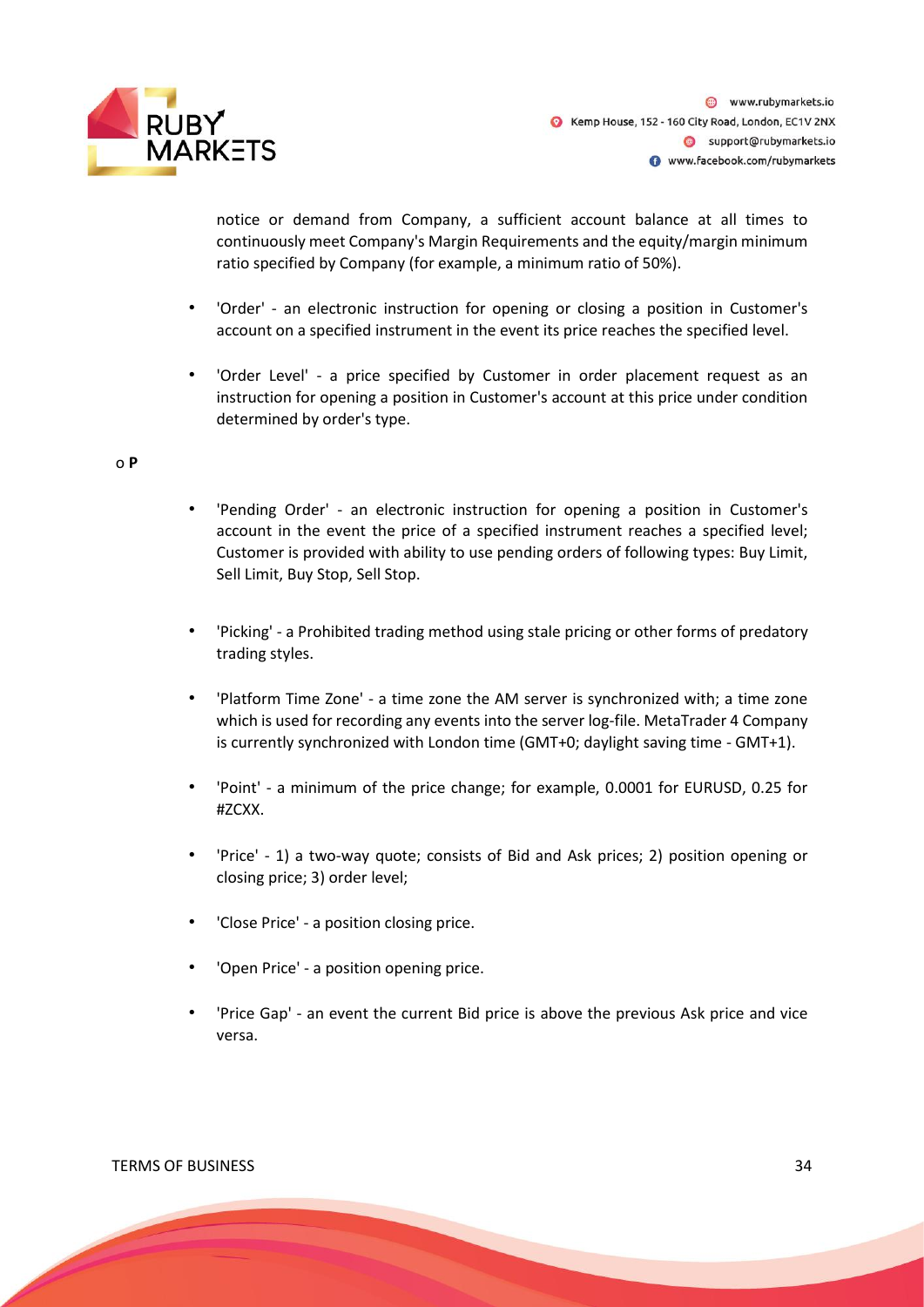

# o **Q**

- 'Quote' an electronic message about the current price displayed in Client Terminal; consists of demand price (Bid) and supply price (Ask).
- 'Quotes Base' the Company server's archive file containing historical quotes.
- 'Quoting' providing Customer with quotes that Company may accept for buying or selling instruments in Customer's account.

#### o **R**

- 'Rapid Market' market conditions characterized by significant price changes in short periods of time frequently causing wide gaps between consecutive quote values. Commonly occurs immediately before and/or after important events such as: key economic reports on any of G7 countries; press conferences of G7 financial ministers or central banks' chairmen; central banks' decisions on interest rates; market interventions; political or natural force majeur, war, terrorism etc.
- 'Rate' 1) with reference to currency pair base currency value in quote currency; 2) with reference to CFDs - underlying asset value.
- 'Request' 1) an electronic instruction for opening or closing a position, placement, cancellation or modification of order, given by Customer via client Terminal; 2) a query for a two-way quote.

#### o **S**

- 'Sell Limit' a pending order for establishing an open Sell position in Customer's account in the event the price on the specified instrument rises to the specified level; can be only executed at Bid price and placed above the current.
- 'Sell Position' an open position that represents expectation that market price shall decline. For example, selling the base currency against the quote currency or selling a contract for differences on an underlying security rate.
- 'Sell Stop' a pending order for establishing an open Sell position in Customer's account in the event the price on the specified instrument falls to the specified level; can be only executed at Bid price and placed below the current Bid price of the specified instrument.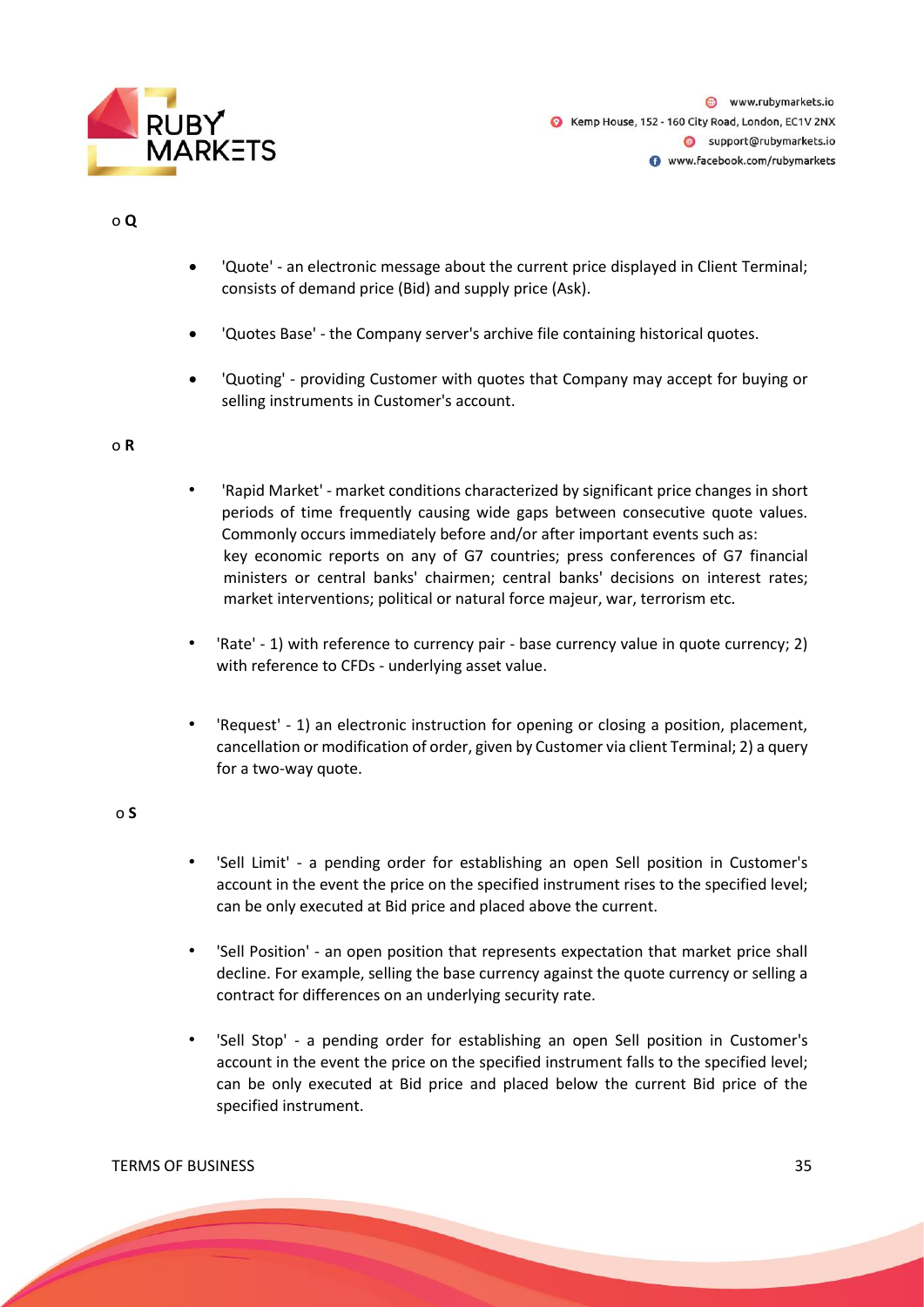

- 'Server' the program MetaTrader Server of version 4.xx, designed for transmitting requests of client terminals to liquidity providers, sending news, quotes and execution confirmations to client terminals, and recording all messages related to customer trading process; it is a software tool for maintaining mutual liabilities between Company and Customer which are formalized in Customer Agreement, contract details and margin requirements.
- 'Server Log-file' a text file generated by MetaTrader 4 server and used for recording all events related to customer trading and platform performance, including all dialogues between client terminals and liquidity providers.
- 'Session Gap' a price gap between the first quote of the current market session and the last quote of the previous market session.
- 'Slippage' a parameter of Expert Advisor designed for setting up the maximum difference between the requested price and the liquidity provider's price acceptable to Expert Advisor for opening a position in Customer's account; a difference between order's price and the price of its actual execution.
- 'Spike' (Data Error) an incorrect quote generated by server as a result of datafeed error; commonly looks like a significant price gap returning close to the previous level on the next price update with no signs of rapid market around. Company has discretion, but not the obligation, to remove such errors from its quotes database.
- 'Split Close' a partial position closing; for example, closing 0.5 lots of 2.0 lots.
- 'Spread' a difference between Bid and Ask price, evaluated in points.
- 'Stop Loss' an order for closing a specified open position at specified level in the event the price moves in unfavourable direction; can be only executed at Bid price and placed below the current Bid price with reference to Buy positions; can be only executed at Ask price and placed above the current Ask price with reference to Sell positions.
- 'Stop Out' a compulsory closing of Customer's open positions by Company in the event Customer's account does not satisfy Company's Margin Requirements.
- 'SWAP' an amount of overnight adjustments paid or charged to Customer's account at 23.59 in the platform time zone, in accordance with values specified in contract details; it is a daily settlement for margin trading services.